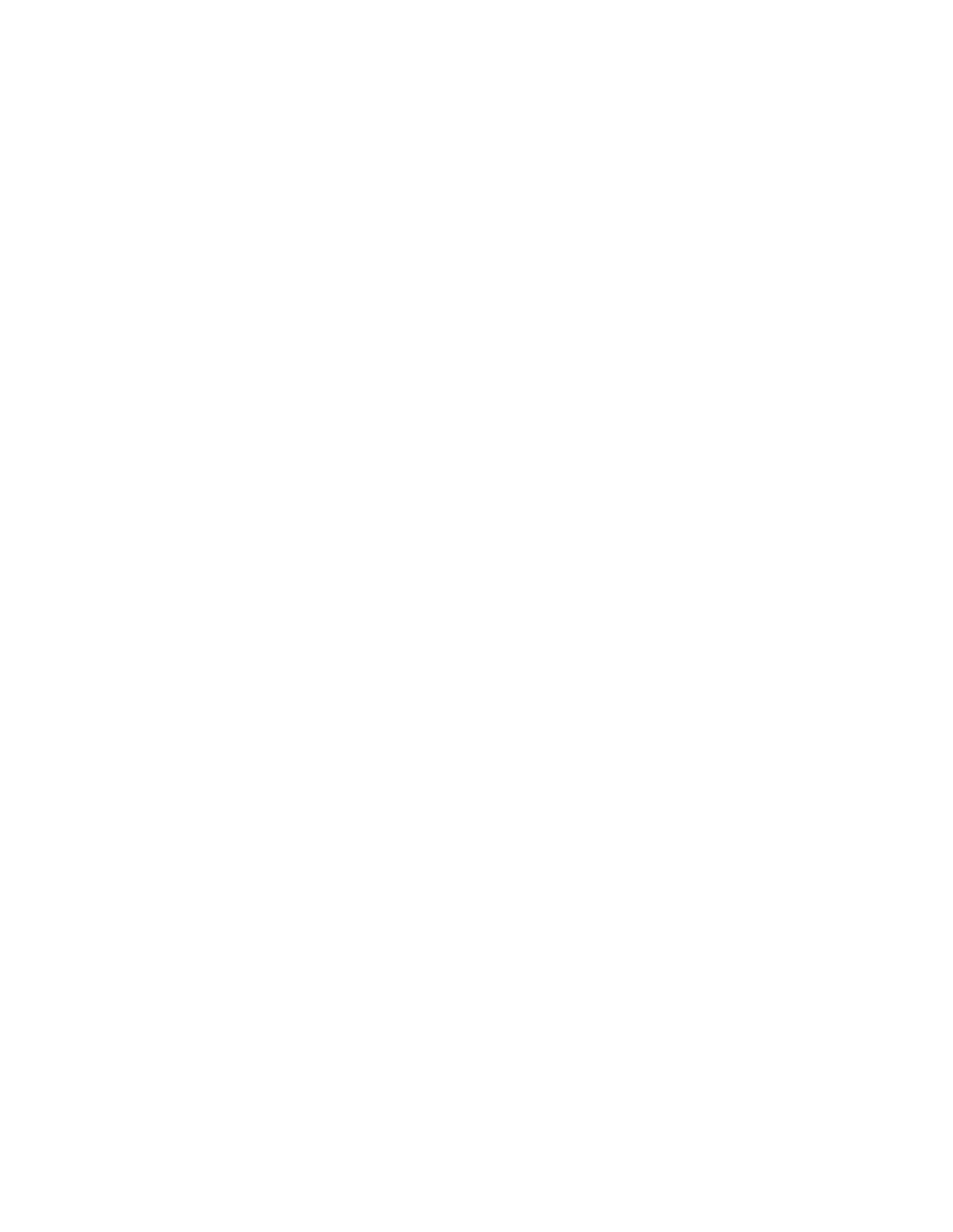## **Mutual of Omaha Insurance Company**

### **Application for Supplemental Health Insurance**



1

|                                                                                                                  |                                                                                                                                              | <b>GENERAL INFORMATION</b>                                    |                                  |     |                           |  |               |                        |              |
|------------------------------------------------------------------------------------------------------------------|----------------------------------------------------------------------------------------------------------------------------------------------|---------------------------------------------------------------|----------------------------------|-----|---------------------------|--|---------------|------------------------|--------------|
|                                                                                                                  | <b>COVERAGE(S) APPLYING FOR</b>                                                                                                              |                                                               |                                  |     |                           |  |               |                        |              |
|                                                                                                                  | <b>Product:</b> (Select only one)                                                                                                            | <b>Optional Riders:</b>                                       |                                  |     |                           |  |               |                        |              |
|                                                                                                                  | Lump Sum Cancer                                                                                                                              | $\Box$ Cash Value Benefit Rider                               |                                  |     |                           |  |               |                        |              |
|                                                                                                                  | (Complete Sections A and B)                                                                                                                  | $\Box$ \$250 $\Box$ \$500 $\Box$ \$750 $\Box$ \$1,000         |                                  |     |                           |  |               |                        |              |
| $\Box$ Lump Sum Heart Attack and Stroke                                                                          | Intensive Care Unit Indemnity Benefits Rider (Complete Section D)                                                                            |                                                               |                                  |     |                           |  |               |                        |              |
|                                                                                                                  | (Complete Sections A and C)                                                                                                                  | Cancer Benefits Rider \$ _______________ (Complete Section B) |                                  |     |                           |  |               |                        |              |
|                                                                                                                  | Base Lump Sum Benefit Amount \$                                                                                                              |                                                               |                                  |     |                           |  |               |                        |              |
|                                                                                                                  |                                                                                                                                              |                                                               |                                  |     |                           |  |               |                        |              |
|                                                                                                                  | Note: The lump sum benefit amount for any child(ren) under an applicable policy will equal the amount of the Primary Insured up to \$50,000. |                                                               |                                  |     |                           |  |               |                        |              |
|                                                                                                                  | Must select benefit in increments of \$1,000.                                                                                                |                                                               |                                  |     |                           |  |               |                        |              |
|                                                                                                                  |                                                                                                                                              |                                                               |                                  |     |                           |  |               |                        |              |
| Type of Coverage:                                                                                                | $\Box$ Individual                                                                                                                            | $\Box$ Individual plus child(ren)                             |                                  |     | $\Box$ Family             |  |               |                        |              |
|                                                                                                                  | Coverage Options: $\Box$ Guaranteed for lifetime                                                                                             | $\Box$ 10 year term                                           | $\Box$ 15 year term              |     | $\Box$ 20 year term       |  |               | $\Box$ 30 year term    |              |
|                                                                                                                  | <b>PROPOSED INSURED INFORMATION</b>                                                                                                          |                                                               |                                  |     |                           |  |               |                        |              |
|                                                                                                                  | Proposed Insured's Name (First, Middle, Last)                                                                                                |                                                               |                                  |     | Sex                       |  |               | Date of Birth          |              |
|                                                                                                                  |                                                                                                                                              |                                                               |                                  |     | $\Box$ Female $\Box$ Male |  |               |                        |              |
|                                                                                                                  | Primary Residence Address (Number, Street, City, State, Zip)                                                                                 |                                                               |                                  | Ht. | Wt.                       |  |               | Social Security Number |              |
|                                                                                                                  |                                                                                                                                              |                                                               |                                  |     |                           |  |               |                        |              |
| Mailing Address for Premium Notices (if different than primary address)<br>Telephone Number<br>Best Time to Call |                                                                                                                                              |                                                               |                                  |     |                           |  |               |                        |              |
|                                                                                                                  |                                                                                                                                              |                                                               |                                  |     |                           |  |               |                        | A.M. P.M.    |
| Full Name of Beneficiary                                                                                         |                                                                                                                                              |                                                               | Relationship to Proposed Insured |     |                           |  |               |                        |              |
|                                                                                                                  |                                                                                                                                              |                                                               |                                  |     |                           |  |               |                        |              |
|                                                                                                                  | <b>ALL OTHER PERSONS PROPOSED FOR INSURANCE</b>                                                                                              |                                                               |                                  |     |                           |  |               |                        |              |
| Relationship                                                                                                     | Name (First, Middle, Last)                                                                                                                   |                                                               | Date of Birth                    |     | SS#                       |  | Sex           | Ht.                    | Wt.          |
| Partner*                                                                                                         |                                                                                                                                              |                                                               |                                  |     |                           |  |               |                        |              |
| Relationship                                                                                                     | Name (First, Middle, Last)                                                                                                                   |                                                               |                                  |     |                           |  | Date of Birth |                        | Sex          |
| Child #1                                                                                                         |                                                                                                                                              |                                                               |                                  |     |                           |  |               |                        |              |
| Child #2                                                                                                         |                                                                                                                                              |                                                               |                                  |     |                           |  |               |                        |              |
| Child #3                                                                                                         |                                                                                                                                              |                                                               |                                  |     |                           |  |               |                        |              |
| Child #4                                                                                                         |                                                                                                                                              |                                                               |                                  |     |                           |  |               |                        |              |
|                                                                                                                  | Are all applicants U.S. citizens or Permanent Resident Card holders who have resided in the U.S. for 3 years?                                |                                                               |                                  |     |                           |  | Yes $\square$ |                        | No $\square$ |
| If "No," Name(s) $\_$                                                                                            |                                                                                                                                              |                                                               |                                  |     |                           |  |               |                        |              |
|                                                                                                                  |                                                                                                                                              |                                                               |                                  |     |                           |  |               |                        |              |

\* Partner means the one person who is (a) your spouse to whom you are legally married; (b) your registered domestic partner or civil union partner; or (c) an adult person who: 1. shares a serious and committed personal relationship with you that is intended to be lifelong; 2. has shared a common permanent residence with you on a continuous basis for the most recent three years; 3. is not married, a domestic partner, a civil union partner, or in a committed personal relationship to anyone else; and 4. is not related to you in any way that would bar marriage in the state where you and he or she reside.

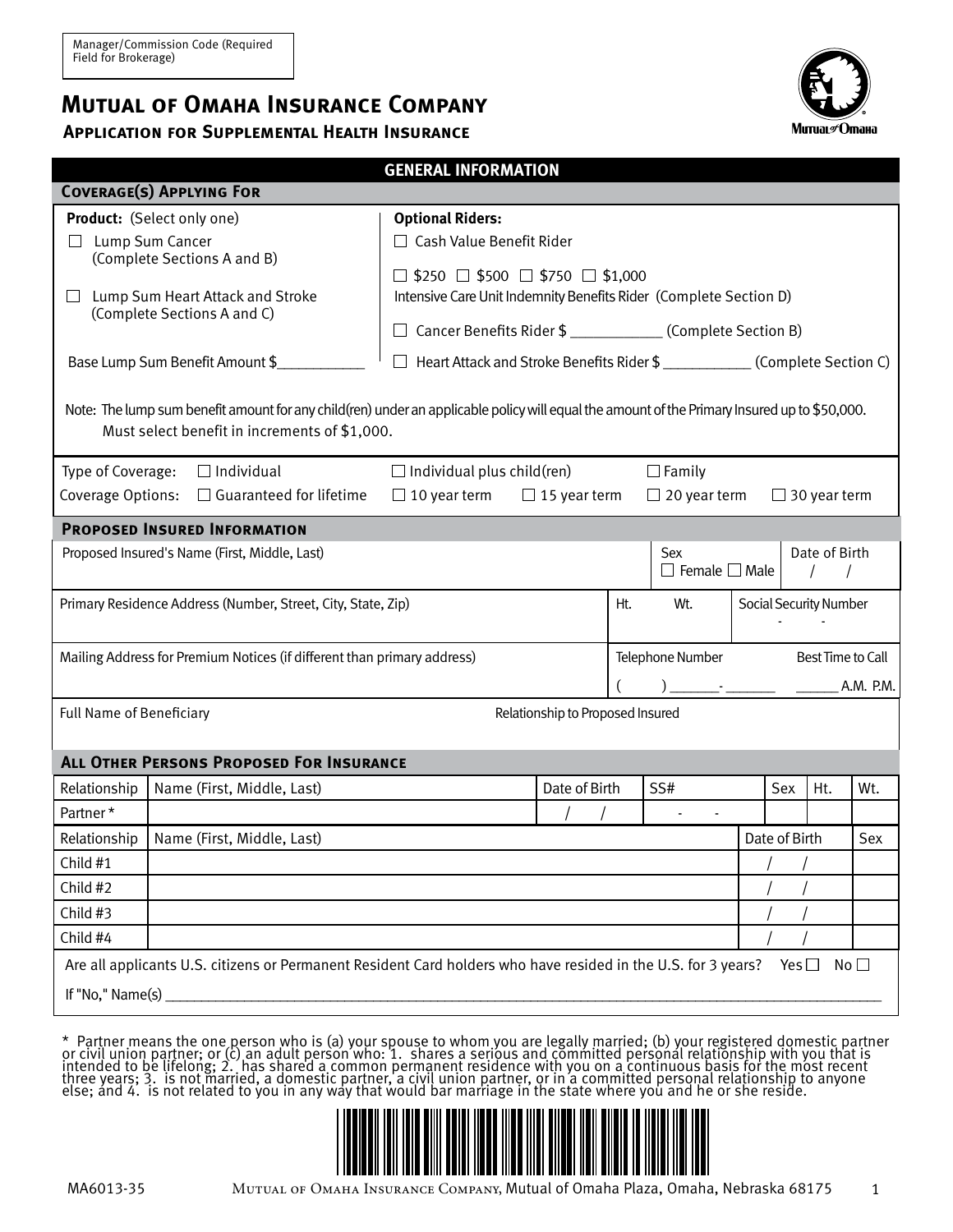| <b>OTHER COVERAGE AND REPLACEMENT INFORMATION</b>                                                                                                                                                                                   |                         |                            |
|-------------------------------------------------------------------------------------------------------------------------------------------------------------------------------------------------------------------------------------|-------------------------|----------------------------|
| If "Yes", please give details below.                                                                                                                                                                                                |                         |                            |
| Company                                                                                                                                                                                                                             | Proposed Insured        | Face Amount                |
|                                                                                                                                                                                                                                     |                         |                            |
|                                                                                                                                                                                                                                     |                         |                            |
|                                                                                                                                                                                                                                     | <b>HEALTH QUESTIONS</b> |                            |
| Please answer the questions below for the insurance type you are applying.                                                                                                                                                          |                         |                            |
| If the answer is Yes, any individual named will be excluded from coverage under this policy.                                                                                                                                        |                         |                            |
| <b>SECTION A: ALL INSURANCE APPLIED FOR:</b>                                                                                                                                                                                        |                         |                            |
| 1. Has any Proposed Insured been diagnosed with or treated for Human Immunodeficiency Virus (HIV),<br>Acquired Immune Deficiency Syndrome (AIDS), or AIDS Related Complex (ARC) or any AIDS related condition? $\Box$ Yes $\Box$ No |                         |                            |
|                                                                                                                                                                                                                                     |                         |                            |
| 2. Has any Proposed Insured been advised by a medical professional to undergo treatment, further<br>diagnostic evaluation or testing, or recently had diagnostic tests performed where the results are still                        |                         | $\square$ Yes $\square$ No |
|                                                                                                                                                                                                                                     |                         |                            |
| <b>SECTION B: CANCER INSURANCE APPLIED FOR:</b>                                                                                                                                                                                     |                         |                            |
| 1. Is any Proposed Insured currently receiving treatment, ever had treatment, or been advised to have                                                                                                                               |                         |                            |
|                                                                                                                                                                                                                                     |                         |                            |
| 2. Within the past 5 years, has any Proposed Insured had persistently abnormal PSA readings, or abnormal<br>mammogram, pap smear, colonoscopy, or other cancer screening test where cancer has not been ruled out?                  |                         | $\Box$ Yes $\Box$ No       |
|                                                                                                                                                                                                                                     |                         |                            |
| <b>SECTION C: HEART ATTACK AND STROKE INSURANCE APPLIED FOR:</b>                                                                                                                                                                    |                         |                            |
| 1. Has any Proposed Insured ever been diagnosed with, treated for, or advised to have treatment for any                                                                                                                             |                         |                            |
|                                                                                                                                                                                                                                     |                         |                            |
| 2. Has any Proposed Insured ever been diagnosed with, treated for, or advised to have treatment for carotid<br>artery disease, peripheral artery disease, cerebrovascular disease, stroke, or TIA (Transient Ischemic Attack)?      |                         | $\Box$ Yes $\Box$ No       |
|                                                                                                                                                                                                                                     |                         |                            |
| 3. Within the past 6 months, has any Proposed Insured had 2 or more blood pressure readings of 140/90                                                                                                                               |                         | $\Box$ Yes $\Box$ No       |
|                                                                                                                                                                                                                                     |                         |                            |
|                                                                                                                                                                                                                                     |                         | $\Box$ Yes $\Box$ No       |
|                                                                                                                                                                                                                                     |                         |                            |
|                                                                                                                                                                                                                                     |                         |                            |

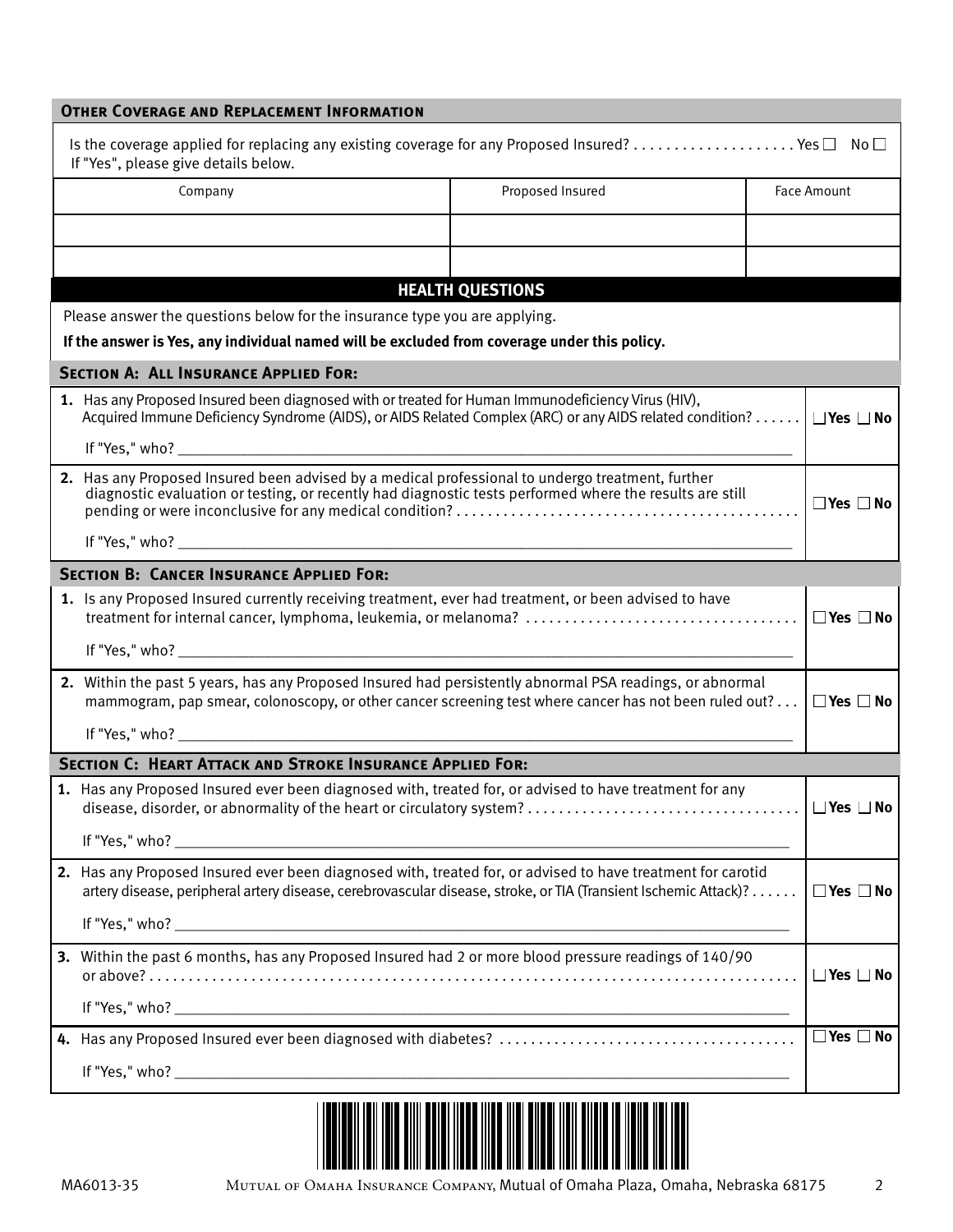| <b>SECTION D: INTENSIVE CARE UNIT BENEFIT RIDER INSURANCE APPLIED FOR:</b><br>1. Is any Proposed Insured currently bedridden, hospital confined, in a nursing home or assisted living<br>$\Box$ Yes $\Box$ No<br>2. Has any Proposed Insured been diagnosed and/or treated with any disease or disorder of the lung, liver,<br>$\Box$ Yes $\Box$ No<br>3. Has any Proposed Insured been advised to have surgery that has not been performed or recently had<br>$\Box$ Yes $\Box$ No<br>$\Box$ Yes $\Box$ No<br><b>PLEASE READ AND SIGN</b><br><b>AGREEMENTS AND ACKNOWLEDGEMENTS</b><br>1. Applicant ("you") represents that my answers on this application are true and complete. Incorrect or misleading answers<br>may void this application and any issued policy from its effective date.<br>2. Mutual of Omaha Insurance Company ("we" or "us") may require medical records, a medical exam or other information.<br>This coverage will not be approved unless we receive all information requested for underwriting and determined you are<br>eligible for the exact insurance applied for as of the application date or you have accepted an offer by us for coverage<br>other than for which you applied. If approved, the policy will indicate its effective date.<br>3. This application does not provide temporary insurance. If this application is declined, any advance premium payment<br>submitted with the application will be refunded without interest. No insurance coverage will be in effect until we issue a<br>policy and receive payment of the full initial premium according to the premium mode you selected with your application.<br>4. No producer can waive or change any receipt or policy provision or agree to issue a policy.<br>NOTE: After the policy has been in effect for two years, Mutual of Omaha Insurance Company cannot use misrepresentations,<br>except fraudulent misstatements, to void the policy. See the policy for details.<br>I have (a) read and understand the Agreements and Acknowledgements; (b) read and approved the answers as recorded on<br>this application; and (c) received the appropriate Outline of Coverage as required.<br>I also acknowledge receipt of an Individual Health Insurance Policy Disclosure Statement for the policy applied for.<br>Signed at: $\overline{\phantom{a}}$<br>City<br><b>State</b><br>Signature of Proposed Insured<br>Printed Name of Proposed Insured<br>Date<br><b>Producer Section:</b><br>I/We certify that during an interview with the Proposed Insured(s), I/we asked each question exactly<br>as written and recorded the answers provided by the Proposed Insured(s) completely and accurately. $\ldots \ldots \ldots \square$ Yes $\square$ No<br>I conducted said interview in person $\Box$ Yes $\Box$ No |
|-------------------------------------------------------------------------------------------------------------------------------------------------------------------------------------------------------------------------------------------------------------------------------------------------------------------------------------------------------------------------------------------------------------------------------------------------------------------------------------------------------------------------------------------------------------------------------------------------------------------------------------------------------------------------------------------------------------------------------------------------------------------------------------------------------------------------------------------------------------------------------------------------------------------------------------------------------------------------------------------------------------------------------------------------------------------------------------------------------------------------------------------------------------------------------------------------------------------------------------------------------------------------------------------------------------------------------------------------------------------------------------------------------------------------------------------------------------------------------------------------------------------------------------------------------------------------------------------------------------------------------------------------------------------------------------------------------------------------------------------------------------------------------------------------------------------------------------------------------------------------------------------------------------------------------------------------------------------------------------------------------------------------------------------------------------------------------------------------------------------------------------------------------------------------------------------------------------------------------------------------------------------------------------------------------------------------------------------------------------------------------------------------------------------------------------------------------------------------------------------------------------------------------------------------------------------------------------------------------------------------------------------------------------------------------------------------------------------------------------------------------------------------------------------------------------------------------|
|                                                                                                                                                                                                                                                                                                                                                                                                                                                                                                                                                                                                                                                                                                                                                                                                                                                                                                                                                                                                                                                                                                                                                                                                                                                                                                                                                                                                                                                                                                                                                                                                                                                                                                                                                                                                                                                                                                                                                                                                                                                                                                                                                                                                                                                                                                                                                                                                                                                                                                                                                                                                                                                                                                                                                                                                                               |
|                                                                                                                                                                                                                                                                                                                                                                                                                                                                                                                                                                                                                                                                                                                                                                                                                                                                                                                                                                                                                                                                                                                                                                                                                                                                                                                                                                                                                                                                                                                                                                                                                                                                                                                                                                                                                                                                                                                                                                                                                                                                                                                                                                                                                                                                                                                                                                                                                                                                                                                                                                                                                                                                                                                                                                                                                               |
|                                                                                                                                                                                                                                                                                                                                                                                                                                                                                                                                                                                                                                                                                                                                                                                                                                                                                                                                                                                                                                                                                                                                                                                                                                                                                                                                                                                                                                                                                                                                                                                                                                                                                                                                                                                                                                                                                                                                                                                                                                                                                                                                                                                                                                                                                                                                                                                                                                                                                                                                                                                                                                                                                                                                                                                                                               |
|                                                                                                                                                                                                                                                                                                                                                                                                                                                                                                                                                                                                                                                                                                                                                                                                                                                                                                                                                                                                                                                                                                                                                                                                                                                                                                                                                                                                                                                                                                                                                                                                                                                                                                                                                                                                                                                                                                                                                                                                                                                                                                                                                                                                                                                                                                                                                                                                                                                                                                                                                                                                                                                                                                                                                                                                                               |
|                                                                                                                                                                                                                                                                                                                                                                                                                                                                                                                                                                                                                                                                                                                                                                                                                                                                                                                                                                                                                                                                                                                                                                                                                                                                                                                                                                                                                                                                                                                                                                                                                                                                                                                                                                                                                                                                                                                                                                                                                                                                                                                                                                                                                                                                                                                                                                                                                                                                                                                                                                                                                                                                                                                                                                                                                               |
|                                                                                                                                                                                                                                                                                                                                                                                                                                                                                                                                                                                                                                                                                                                                                                                                                                                                                                                                                                                                                                                                                                                                                                                                                                                                                                                                                                                                                                                                                                                                                                                                                                                                                                                                                                                                                                                                                                                                                                                                                                                                                                                                                                                                                                                                                                                                                                                                                                                                                                                                                                                                                                                                                                                                                                                                                               |
|                                                                                                                                                                                                                                                                                                                                                                                                                                                                                                                                                                                                                                                                                                                                                                                                                                                                                                                                                                                                                                                                                                                                                                                                                                                                                                                                                                                                                                                                                                                                                                                                                                                                                                                                                                                                                                                                                                                                                                                                                                                                                                                                                                                                                                                                                                                                                                                                                                                                                                                                                                                                                                                                                                                                                                                                                               |
|                                                                                                                                                                                                                                                                                                                                                                                                                                                                                                                                                                                                                                                                                                                                                                                                                                                                                                                                                                                                                                                                                                                                                                                                                                                                                                                                                                                                                                                                                                                                                                                                                                                                                                                                                                                                                                                                                                                                                                                                                                                                                                                                                                                                                                                                                                                                                                                                                                                                                                                                                                                                                                                                                                                                                                                                                               |
|                                                                                                                                                                                                                                                                                                                                                                                                                                                                                                                                                                                                                                                                                                                                                                                                                                                                                                                                                                                                                                                                                                                                                                                                                                                                                                                                                                                                                                                                                                                                                                                                                                                                                                                                                                                                                                                                                                                                                                                                                                                                                                                                                                                                                                                                                                                                                                                                                                                                                                                                                                                                                                                                                                                                                                                                                               |
|                                                                                                                                                                                                                                                                                                                                                                                                                                                                                                                                                                                                                                                                                                                                                                                                                                                                                                                                                                                                                                                                                                                                                                                                                                                                                                                                                                                                                                                                                                                                                                                                                                                                                                                                                                                                                                                                                                                                                                                                                                                                                                                                                                                                                                                                                                                                                                                                                                                                                                                                                                                                                                                                                                                                                                                                                               |
|                                                                                                                                                                                                                                                                                                                                                                                                                                                                                                                                                                                                                                                                                                                                                                                                                                                                                                                                                                                                                                                                                                                                                                                                                                                                                                                                                                                                                                                                                                                                                                                                                                                                                                                                                                                                                                                                                                                                                                                                                                                                                                                                                                                                                                                                                                                                                                                                                                                                                                                                                                                                                                                                                                                                                                                                                               |
|                                                                                                                                                                                                                                                                                                                                                                                                                                                                                                                                                                                                                                                                                                                                                                                                                                                                                                                                                                                                                                                                                                                                                                                                                                                                                                                                                                                                                                                                                                                                                                                                                                                                                                                                                                                                                                                                                                                                                                                                                                                                                                                                                                                                                                                                                                                                                                                                                                                                                                                                                                                                                                                                                                                                                                                                                               |
|                                                                                                                                                                                                                                                                                                                                                                                                                                                                                                                                                                                                                                                                                                                                                                                                                                                                                                                                                                                                                                                                                                                                                                                                                                                                                                                                                                                                                                                                                                                                                                                                                                                                                                                                                                                                                                                                                                                                                                                                                                                                                                                                                                                                                                                                                                                                                                                                                                                                                                                                                                                                                                                                                                                                                                                                                               |
|                                                                                                                                                                                                                                                                                                                                                                                                                                                                                                                                                                                                                                                                                                                                                                                                                                                                                                                                                                                                                                                                                                                                                                                                                                                                                                                                                                                                                                                                                                                                                                                                                                                                                                                                                                                                                                                                                                                                                                                                                                                                                                                                                                                                                                                                                                                                                                                                                                                                                                                                                                                                                                                                                                                                                                                                                               |
|                                                                                                                                                                                                                                                                                                                                                                                                                                                                                                                                                                                                                                                                                                                                                                                                                                                                                                                                                                                                                                                                                                                                                                                                                                                                                                                                                                                                                                                                                                                                                                                                                                                                                                                                                                                                                                                                                                                                                                                                                                                                                                                                                                                                                                                                                                                                                                                                                                                                                                                                                                                                                                                                                                                                                                                                                               |
|                                                                                                                                                                                                                                                                                                                                                                                                                                                                                                                                                                                                                                                                                                                                                                                                                                                                                                                                                                                                                                                                                                                                                                                                                                                                                                                                                                                                                                                                                                                                                                                                                                                                                                                                                                                                                                                                                                                                                                                                                                                                                                                                                                                                                                                                                                                                                                                                                                                                                                                                                                                                                                                                                                                                                                                                                               |
|                                                                                                                                                                                                                                                                                                                                                                                                                                                                                                                                                                                                                                                                                                                                                                                                                                                                                                                                                                                                                                                                                                                                                                                                                                                                                                                                                                                                                                                                                                                                                                                                                                                                                                                                                                                                                                                                                                                                                                                                                                                                                                                                                                                                                                                                                                                                                                                                                                                                                                                                                                                                                                                                                                                                                                                                                               |
|                                                                                                                                                                                                                                                                                                                                                                                                                                                                                                                                                                                                                                                                                                                                                                                                                                                                                                                                                                                                                                                                                                                                                                                                                                                                                                                                                                                                                                                                                                                                                                                                                                                                                                                                                                                                                                                                                                                                                                                                                                                                                                                                                                                                                                                                                                                                                                                                                                                                                                                                                                                                                                                                                                                                                                                                                               |
|                                                                                                                                                                                                                                                                                                                                                                                                                                                                                                                                                                                                                                                                                                                                                                                                                                                                                                                                                                                                                                                                                                                                                                                                                                                                                                                                                                                                                                                                                                                                                                                                                                                                                                                                                                                                                                                                                                                                                                                                                                                                                                                                                                                                                                                                                                                                                                                                                                                                                                                                                                                                                                                                                                                                                                                                                               |
|                                                                                                                                                                                                                                                                                                                                                                                                                                                                                                                                                                                                                                                                                                                                                                                                                                                                                                                                                                                                                                                                                                                                                                                                                                                                                                                                                                                                                                                                                                                                                                                                                                                                                                                                                                                                                                                                                                                                                                                                                                                                                                                                                                                                                                                                                                                                                                                                                                                                                                                                                                                                                                                                                                                                                                                                                               |
|                                                                                                                                                                                                                                                                                                                                                                                                                                                                                                                                                                                                                                                                                                                                                                                                                                                                                                                                                                                                                                                                                                                                                                                                                                                                                                                                                                                                                                                                                                                                                                                                                                                                                                                                                                                                                                                                                                                                                                                                                                                                                                                                                                                                                                                                                                                                                                                                                                                                                                                                                                                                                                                                                                                                                                                                                               |
|                                                                                                                                                                                                                                                                                                                                                                                                                                                                                                                                                                                                                                                                                                                                                                                                                                                                                                                                                                                                                                                                                                                                                                                                                                                                                                                                                                                                                                                                                                                                                                                                                                                                                                                                                                                                                                                                                                                                                                                                                                                                                                                                                                                                                                                                                                                                                                                                                                                                                                                                                                                                                                                                                                                                                                                                                               |
|                                                                                                                                                                                                                                                                                                                                                                                                                                                                                                                                                                                                                                                                                                                                                                                                                                                                                                                                                                                                                                                                                                                                                                                                                                                                                                                                                                                                                                                                                                                                                                                                                                                                                                                                                                                                                                                                                                                                                                                                                                                                                                                                                                                                                                                                                                                                                                                                                                                                                                                                                                                                                                                                                                                                                                                                                               |
|                                                                                                                                                                                                                                                                                                                                                                                                                                                                                                                                                                                                                                                                                                                                                                                                                                                                                                                                                                                                                                                                                                                                                                                                                                                                                                                                                                                                                                                                                                                                                                                                                                                                                                                                                                                                                                                                                                                                                                                                                                                                                                                                                                                                                                                                                                                                                                                                                                                                                                                                                                                                                                                                                                                                                                                                                               |
|                                                                                                                                                                                                                                                                                                                                                                                                                                                                                                                                                                                                                                                                                                                                                                                                                                                                                                                                                                                                                                                                                                                                                                                                                                                                                                                                                                                                                                                                                                                                                                                                                                                                                                                                                                                                                                                                                                                                                                                                                                                                                                                                                                                                                                                                                                                                                                                                                                                                                                                                                                                                                                                                                                                                                                                                                               |
|                                                                                                                                                                                                                                                                                                                                                                                                                                                                                                                                                                                                                                                                                                                                                                                                                                                                                                                                                                                                                                                                                                                                                                                                                                                                                                                                                                                                                                                                                                                                                                                                                                                                                                                                                                                                                                                                                                                                                                                                                                                                                                                                                                                                                                                                                                                                                                                                                                                                                                                                                                                                                                                                                                                                                                                                                               |
|                                                                                                                                                                                                                                                                                                                                                                                                                                                                                                                                                                                                                                                                                                                                                                                                                                                                                                                                                                                                                                                                                                                                                                                                                                                                                                                                                                                                                                                                                                                                                                                                                                                                                                                                                                                                                                                                                                                                                                                                                                                                                                                                                                                                                                                                                                                                                                                                                                                                                                                                                                                                                                                                                                                                                                                                                               |
|                                                                                                                                                                                                                                                                                                                                                                                                                                                                                                                                                                                                                                                                                                                                                                                                                                                                                                                                                                                                                                                                                                                                                                                                                                                                                                                                                                                                                                                                                                                                                                                                                                                                                                                                                                                                                                                                                                                                                                                                                                                                                                                                                                                                                                                                                                                                                                                                                                                                                                                                                                                                                                                                                                                                                                                                                               |
|                                                                                                                                                                                                                                                                                                                                                                                                                                                                                                                                                                                                                                                                                                                                                                                                                                                                                                                                                                                                                                                                                                                                                                                                                                                                                                                                                                                                                                                                                                                                                                                                                                                                                                                                                                                                                                                                                                                                                                                                                                                                                                                                                                                                                                                                                                                                                                                                                                                                                                                                                                                                                                                                                                                                                                                                                               |
|                                                                                                                                                                                                                                                                                                                                                                                                                                                                                                                                                                                                                                                                                                                                                                                                                                                                                                                                                                                                                                                                                                                                                                                                                                                                                                                                                                                                                                                                                                                                                                                                                                                                                                                                                                                                                                                                                                                                                                                                                                                                                                                                                                                                                                                                                                                                                                                                                                                                                                                                                                                                                                                                                                                                                                                                                               |
|                                                                                                                                                                                                                                                                                                                                                                                                                                                                                                                                                                                                                                                                                                                                                                                                                                                                                                                                                                                                                                                                                                                                                                                                                                                                                                                                                                                                                                                                                                                                                                                                                                                                                                                                                                                                                                                                                                                                                                                                                                                                                                                                                                                                                                                                                                                                                                                                                                                                                                                                                                                                                                                                                                                                                                                                                               |
|                                                                                                                                                                                                                                                                                                                                                                                                                                                                                                                                                                                                                                                                                                                                                                                                                                                                                                                                                                                                                                                                                                                                                                                                                                                                                                                                                                                                                                                                                                                                                                                                                                                                                                                                                                                                                                                                                                                                                                                                                                                                                                                                                                                                                                                                                                                                                                                                                                                                                                                                                                                                                                                                                                                                                                                                                               |
|                                                                                                                                                                                                                                                                                                                                                                                                                                                                                                                                                                                                                                                                                                                                                                                                                                                                                                                                                                                                                                                                                                                                                                                                                                                                                                                                                                                                                                                                                                                                                                                                                                                                                                                                                                                                                                                                                                                                                                                                                                                                                                                                                                                                                                                                                                                                                                                                                                                                                                                                                                                                                                                                                                                                                                                                                               |
|                                                                                                                                                                                                                                                                                                                                                                                                                                                                                                                                                                                                                                                                                                                                                                                                                                                                                                                                                                                                                                                                                                                                                                                                                                                                                                                                                                                                                                                                                                                                                                                                                                                                                                                                                                                                                                                                                                                                                                                                                                                                                                                                                                                                                                                                                                                                                                                                                                                                                                                                                                                                                                                                                                                                                                                                                               |
|                                                                                                                                                                                                                                                                                                                                                                                                                                                                                                                                                                                                                                                                                                                                                                                                                                                                                                                                                                                                                                                                                                                                                                                                                                                                                                                                                                                                                                                                                                                                                                                                                                                                                                                                                                                                                                                                                                                                                                                                                                                                                                                                                                                                                                                                                                                                                                                                                                                                                                                                                                                                                                                                                                                                                                                                                               |
| Signature of Producer<br>Producer#<br>Producer's Printed Name<br>Date                                                                                                                                                                                                                                                                                                                                                                                                                                                                                                                                                                                                                                                                                                                                                                                                                                                                                                                                                                                                                                                                                                                                                                                                                                                                                                                                                                                                                                                                                                                                                                                                                                                                                                                                                                                                                                                                                                                                                                                                                                                                                                                                                                                                                                                                                                                                                                                                                                                                                                                                                                                                                                                                                                                                                         |
|                                                                                                                                                                                                                                                                                                                                                                                                                                                                                                                                                                                                                                                                                                                                                                                                                                                                                                                                                                                                                                                                                                                                                                                                                                                                                                                                                                                                                                                                                                                                                                                                                                                                                                                                                                                                                                                                                                                                                                                                                                                                                                                                                                                                                                                                                                                                                                                                                                                                                                                                                                                                                                                                                                                                                                                                                               |
| Office Name<br>Office Address                                                                                                                                                                                                                                                                                                                                                                                                                                                                                                                                                                                                                                                                                                                                                                                                                                                                                                                                                                                                                                                                                                                                                                                                                                                                                                                                                                                                                                                                                                                                                                                                                                                                                                                                                                                                                                                                                                                                                                                                                                                                                                                                                                                                                                                                                                                                                                                                                                                                                                                                                                                                                                                                                                                                                                                                 |
|                                                                                                                                                                                                                                                                                                                                                                                                                                                                                                                                                                                                                                                                                                                                                                                                                                                                                                                                                                                                                                                                                                                                                                                                                                                                                                                                                                                                                                                                                                                                                                                                                                                                                                                                                                                                                                                                                                                                                                                                                                                                                                                                                                                                                                                                                                                                                                                                                                                                                                                                                                                                                                                                                                                                                                                                                               |
| Signature of Producer<br><b>Producer's Printed Name</b><br>Producer#<br><b>Date</b>                                                                                                                                                                                                                                                                                                                                                                                                                                                                                                                                                                                                                                                                                                                                                                                                                                                                                                                                                                                                                                                                                                                                                                                                                                                                                                                                                                                                                                                                                                                                                                                                                                                                                                                                                                                                                                                                                                                                                                                                                                                                                                                                                                                                                                                                                                                                                                                                                                                                                                                                                                                                                                                                                                                                           |
|                                                                                                                                                                                                                                                                                                                                                                                                                                                                                                                                                                                                                                                                                                                                                                                                                                                                                                                                                                                                                                                                                                                                                                                                                                                                                                                                                                                                                                                                                                                                                                                                                                                                                                                                                                                                                                                                                                                                                                                                                                                                                                                                                                                                                                                                                                                                                                                                                                                                                                                                                                                                                                                                                                                                                                                                                               |
| Office Name<br><b>Office Address</b>                                                                                                                                                                                                                                                                                                                                                                                                                                                                                                                                                                                                                                                                                                                                                                                                                                                                                                                                                                                                                                                                                                                                                                                                                                                                                                                                                                                                                                                                                                                                                                                                                                                                                                                                                                                                                                                                                                                                                                                                                                                                                                                                                                                                                                                                                                                                                                                                                                                                                                                                                                                                                                                                                                                                                                                          |
|                                                                                                                                                                                                                                                                                                                                                                                                                                                                                                                                                                                                                                                                                                                                                                                                                                                                                                                                                                                                                                                                                                                                                                                                                                                                                                                                                                                                                                                                                                                                                                                                                                                                                                                                                                                                                                                                                                                                                                                                                                                                                                                                                                                                                                                                                                                                                                                                                                                                                                                                                                                                                                                                                                                                                                                                                               |
|                                                                                                                                                                                                                                                                                                                                                                                                                                                                                                                                                                                                                                                                                                                                                                                                                                                                                                                                                                                                                                                                                                                                                                                                                                                                                                                                                                                                                                                                                                                                                                                                                                                                                                                                                                                                                                                                                                                                                                                                                                                                                                                                                                                                                                                                                                                                                                                                                                                                                                                                                                                                                                                                                                                                                                                                                               |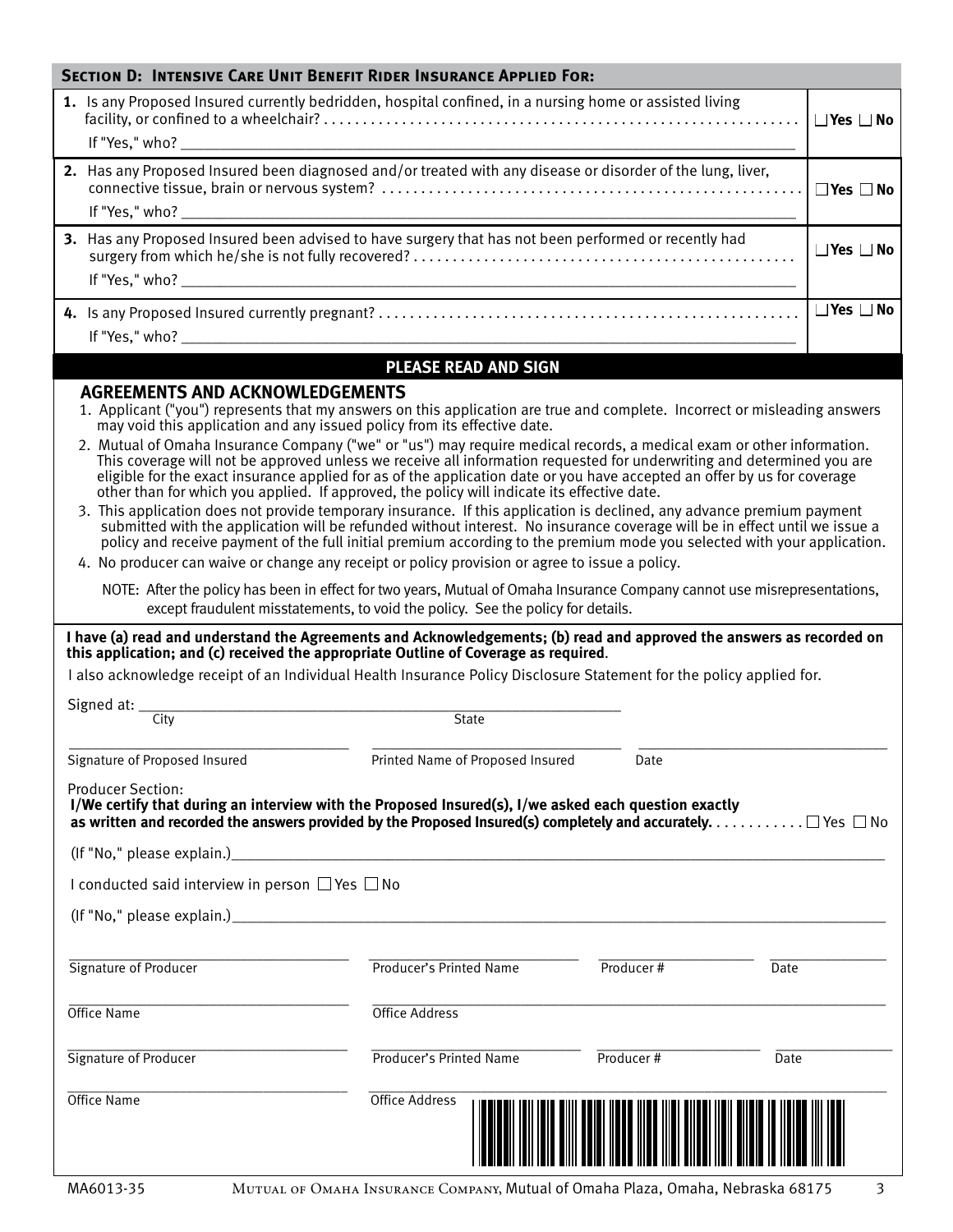### **AGENT/PRODUCER STATEMENT**

| <b>CONTACT INFORMATION</b>                                                                         |                               |
|----------------------------------------------------------------------------------------------------|-------------------------------|
|                                                                                                    |                               |
| Contact (if different than above, who should we contact on this case)                              |                               |
|                                                                                                    |                               |
|                                                                                                    |                               |
| <b>COMMISSION INFORMATION</b>                                                                      |                               |
|                                                                                                    |                               |
|                                                                                                    |                               |
| If second producer, please complete below:                                                         |                               |
|                                                                                                    |                               |
|                                                                                                    |                               |
| <b>ADDITIONAL INFORMATION</b>                                                                      |                               |
| Do you have any reason to believe the policy applied for has replaced or will replace any existing |                               |
| NOTE: If Yes, fulfill all state requirements.                                                      | $\Box$ No                     |
| Has the MIB, Inc. Pre-Notice and the Notice of Information Practices been provided to the Proposed |                               |
|                                                                                                    |                               |
|                                                                                                    |                               |
| <b>Comments or Special Instructions:</b>                                                           |                               |
|                                                                                                    |                               |
|                                                                                                    |                               |
|                                                                                                    |                               |
|                                                                                                    |                               |
|                                                                                                    |                               |
|                                                                                                    |                               |
|                                                                                                    |                               |
|                                                                                                    |                               |
|                                                                                                    |                               |
|                                                                                                    | Month/Day/Year                |
|                                                                                                    |                               |
|                                                                                                    | <b>Date</b><br>Month/Day/Year |
|                                                                                                    |                               |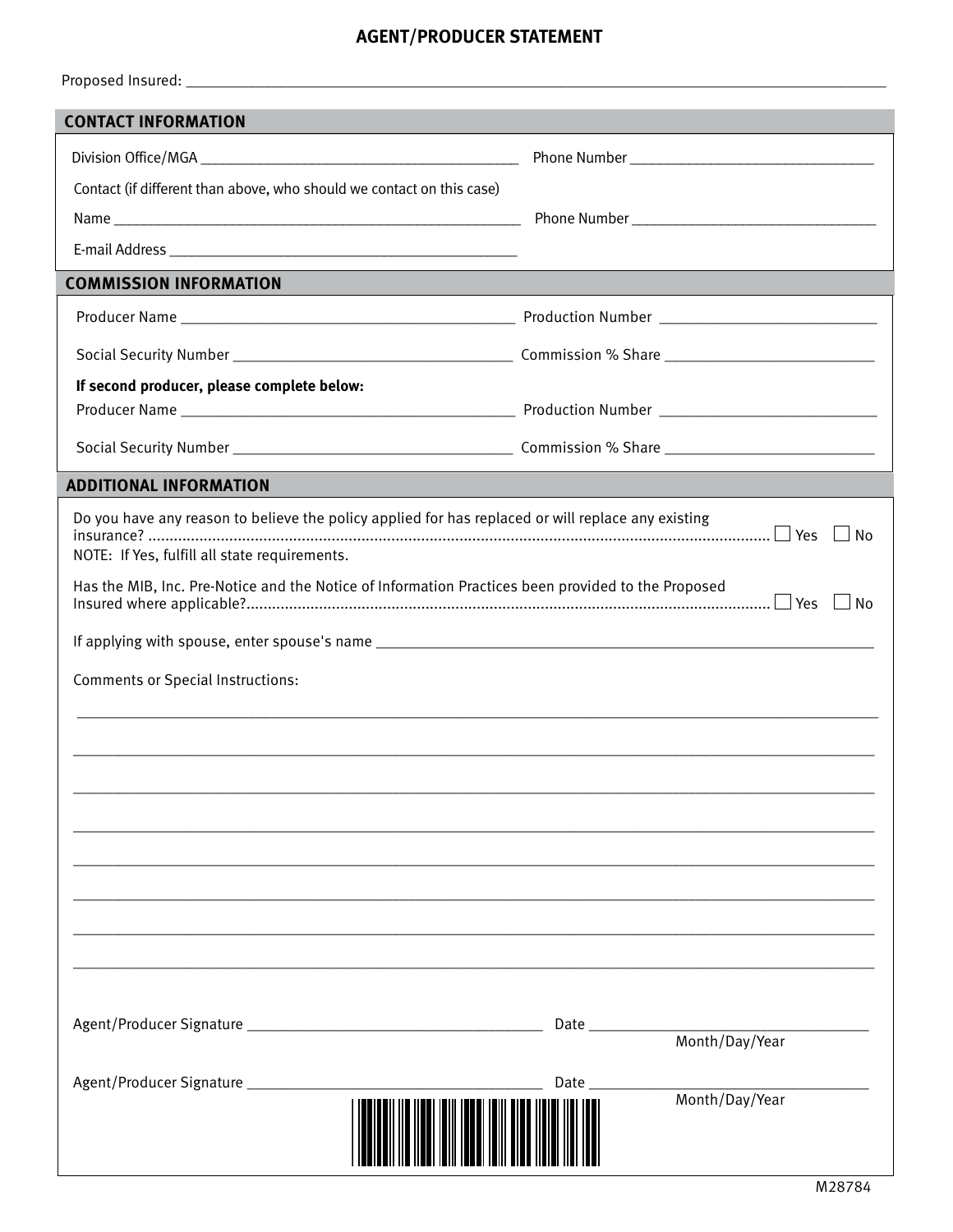### **Mutual of Omaha Insurance Company**

Mutual of Omaha Plaza, Omaha, NE 68175, 800-775-6000

### **PAYMENT AUTHORIZATION FORM**

| <b>PAYMENT INFORMATION</b>                                                                                                                                                                                                                                                                                                                                                                                                                                                                                                                                                                                                                                                                                                    |                                                                                                                                                                                                                                                                                                                                                                                                                                                                                                                                                                                                                 |
|-------------------------------------------------------------------------------------------------------------------------------------------------------------------------------------------------------------------------------------------------------------------------------------------------------------------------------------------------------------------------------------------------------------------------------------------------------------------------------------------------------------------------------------------------------------------------------------------------------------------------------------------------------------------------------------------------------------------------------|-----------------------------------------------------------------------------------------------------------------------------------------------------------------------------------------------------------------------------------------------------------------------------------------------------------------------------------------------------------------------------------------------------------------------------------------------------------------------------------------------------------------------------------------------------------------------------------------------------------------|
| 1. Initial Premium Payment<br>□ Automated Bank Account Withdrawal □ Check Amount Collected \$<br>first withdrawal date may be different from the monthly date selected for ongoing premiums. Depending on the amount of<br>foreign banks.<br>2. Ongoing Premium Payments<br>$\Box$ Automated Bank Account Withdrawal (Monthly)<br>Specify the date premiums will be withdrawn: $\Box$ 1st of the Month or $\Box$ 15th of the Month<br>Ongoing premiums are due and will be automatically withdrawn from the account below on the date selected above.<br>will begin once the policy is issued.<br>$\Box$ Direct Bill (select one) $\Box$ Annual $\Box$ Semiannual $\Box$ Quarterly                                            | When choosing automatic bank account withdrawal, MONEY WILL BE WITHDRAWN FROM YOUR ACCOUNT AT POLICY ISSUE. The<br>time elapsed between the policy date and the date the policy is issued, the amount of the first ongoing withdrawal may<br>exceed one modal premium and may occur on a date other than the policy date. The Proposed Insured/Insured will not<br>receive premium billing notices while on this premium payment option. We CANNOT establish electronic payments from<br>The policy date is determined at the time the policy is issued and can be found within the policy. Ongoing withdrawals |
| <b>PAYOR INFORMATION</b>                                                                                                                                                                                                                                                                                                                                                                                                                                                                                                                                                                                                                                                                                                      |                                                                                                                                                                                                                                                                                                                                                                                                                                                                                                                                                                                                                 |
| If premium is NOT paid by Proposed Insured/Insured, indicate the bank account owner's relationship to Proposed Insured/<br>Insured by selecting one of the following. (Additional documentation required)<br>$\Box$ Employer<br>$\Box$ Business owned by Proposed Insured/Insured or Spouse $\Box$ Other $\Box$<br>$\Box$ Power of Attorney or legal guardian                                                                                                                                                                                                                                                                                                                                                                 | $\Box$ Living Trust                                                                                                                                                                                                                                                                                                                                                                                                                                                                                                                                                                                             |
| <b>ACCOUNT INFORMATION</b>                                                                                                                                                                                                                                                                                                                                                                                                                                                                                                                                                                                                                                                                                                    |                                                                                                                                                                                                                                                                                                                                                                                                                                                                                                                                                                                                                 |
| 1. Account Type (check one): □ Checking □ Savings<br>3. Complete information below or attach a voided check here.<br>Memo<br>1:123456789:1 12345678 1"<br>1234 II <sup>.</sup><br><b>Bank Routing</b><br><b>Bank Account</b><br>Number<br>Number                                                                                                                                                                                                                                                                                                                                                                                                                                                                              | (Do not use Debit/Credit Card numbers)<br>Check Number (if shown at bottom, may<br>be shown before or after the account $#$ )                                                                                                                                                                                                                                                                                                                                                                                                                                                                                   |
| <b>AUTHORIZATION</b>                                                                                                                                                                                                                                                                                                                                                                                                                                                                                                                                                                                                                                                                                                          |                                                                                                                                                                                                                                                                                                                                                                                                                                                                                                                                                                                                                 |
| I authorize Mutual of Omaha Insurance Company ("Mutual of Omaha") to withdraw funds from my account for the initial and/or<br>monthly renewal premiums and understand that the amounts may differ. Premium shortages may result from a variety of causes,<br>including underwriting adjustments. I authorize my financial institution to pay from my account to Mutual of Omaha any<br>preauthorized bank account withdrawals. I agree that my financial institution shall be fully protected in honoring any such<br>I give you at least three business days' notice to cancel. If notice is given verbally, Mutual of Omaha may require written<br>confirmation from me within 14 days after my verbal notice.<br>Χ<br>Date | payment and that its rights and responsibilities regarding the payment shall be the same as if the payment were signed personally<br>by me. I agree to notify the business in writing of any changes in my account information. This authorization will be effective until                                                                                                                                                                                                                                                                                                                                      |
| Mo./Day/Yr.                                                                                                                                                                                                                                                                                                                                                                                                                                                                                                                                                                                                                                                                                                                   | Authorized Signature as Shown on Account                                                                                                                                                                                                                                                                                                                                                                                                                                                                                                                                                                        |
|                                                                                                                                                                                                                                                                                                                                                                                                                                                                                                                                                                                                                                                                                                                               | M28718                                                                                                                                                                                                                                                                                                                                                                                                                                                                                                                                                                                                          |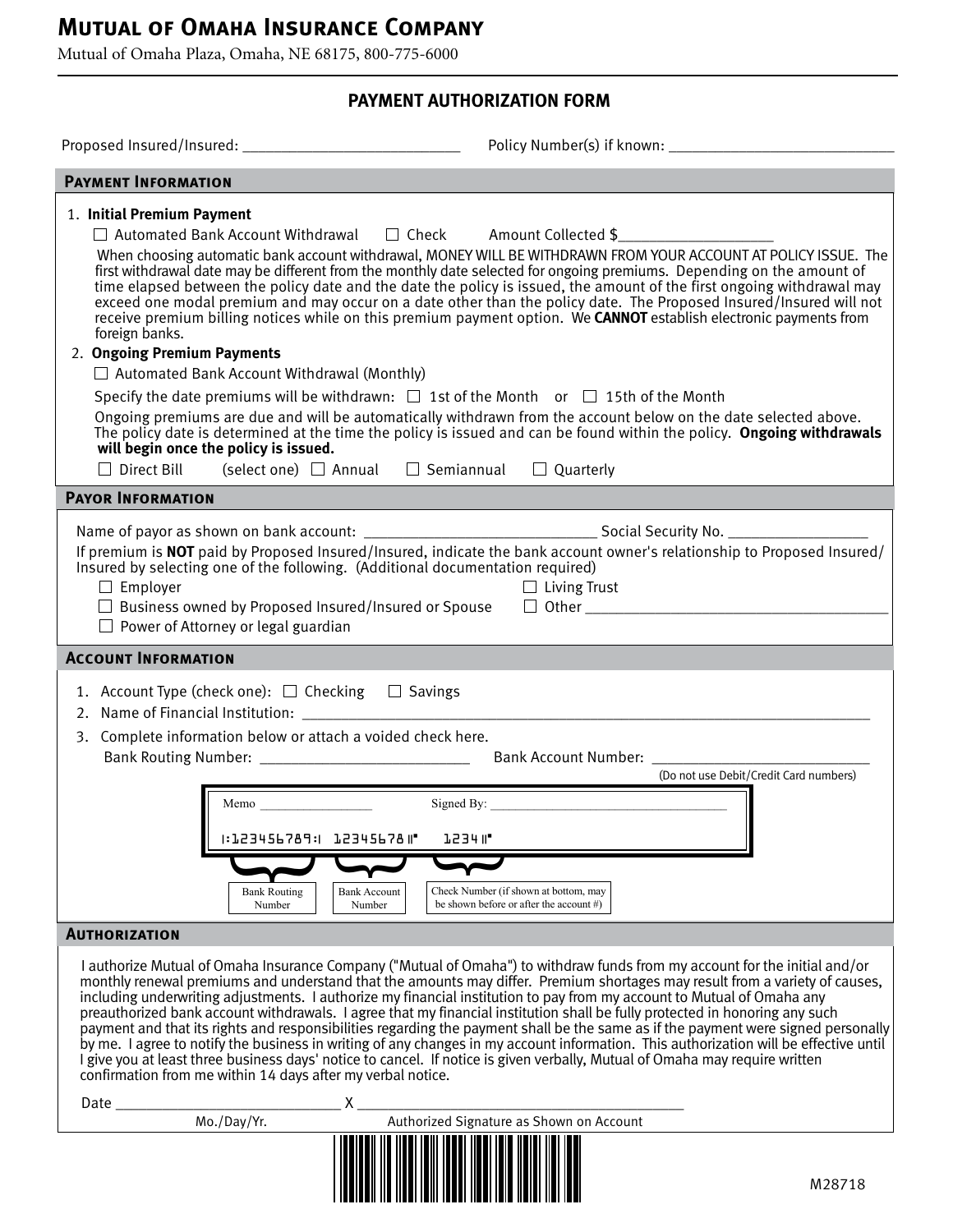## **Mutual of Omaha Insurance Company United of Omaha Life Insurance Company**



#### **AUTHORIZATION TO DISCLOSE PERSONAL INFORMATION**

This authorization specifically includes the release and disclosure of my "Personal Information," which includes my entire medical record and any other health information concerning me (excluding psychotherapy notes) and my insurance policies and claims, including, but not limited to those containing diagnoses, treatments, prescription drug information, alcohol or drug abuse treatment information or information regarding communicable or infectious conditions, such as Human Immunodeficiency Virus (HIV) and Acquired Immune Deficiency Syndrome (AIDS), other matters such as hazardous activities, character and general reputation, finances, occupation, information collected by a consumer reporting agency about my credit history, credit worthiness, credit standing and credit capacity, avocation(s), motor vehicle driving record(s), and personal traits.

I authorize all hospitals, medical facilities and clinics, physicians, dentists, other medical or dental practitioners, pharmacies, pharmacists, pharmacy benefit managers, insurance companies, third party administrators, health plans, health maintenance organizations, MIB Inc., state departments of motor vehicles, other entities possessing motor vehicle records and consumer reporting agencies that have records or knowledge of me and my children, if they are proposed insureds (My Children), to release Personal Information about me or My Children to Mutual of Omaha Insurance Company, its affiliated companies (Mutual) or its reinsurers.

The Personal Information will be used to determine my and My Children's eligibility for insurance or to resolve or contest any issues of incomplete, incorrect or misrepresented information on this application that may arise during the processing of my application or in connection with a claim.

I also authorize Mutual, or its reinsurers, to disclose my and My Children's personal Information to MIB, Inc. I understand that my and My Children's Personal Information received by MIB, Inc. may be disclosed, upon request, to another member company with whom I apply for life or health insurance or to whom I may submit a claim for benefits.

I understand that if the person or entity to whom Personal information is disclosed is not a health care provider or health plan subject to federal privacy regulations, the Personal information may be redisclosed without the protection of the federal privacy regulations.

I understand that I may refuse to sign this authorization. I understand if I refuse to sign, the insurance for which I am applying will not be issued.

This authorization will expire 24 months after the date signed. I may revoke this authorization at any time by written notice to ATTN: Individual Underwriting, Mutual of Omaha Insurance Company, Mutual of Omaha Plaza, Omaha NE 68175. A revocation is limited to the extent that Mutual has taken action in reliance on the authorization or the law allows Mutual to contest the issuance of the policy or a claim under the policy.

I understand that I will receive a copy of this authorization and that a copy is as valid as the original.

Each Proposed Insured acknowledges and agrees that if there is more than one Proposed Insured on this application, all information provided may be reviewed or shared with the other Proposed Insured. A completed and signed application will become part of each insured's policy.

#### Name(s) used for medical records (if different than the name) below:

|                                                                   | Date: |     |    |
|-------------------------------------------------------------------|-------|-----|----|
| Signature of Proposed Insured                                     | Mo    | Day | Yr |
|                                                                   | Date: |     |    |
| Signature of Spouse (if Proposed Insured)                         | Mo    | Dav | Yr |
|                                                                   | Date: |     |    |
| Signature of Parent or Guardian (if Proposed Insured is a Minor)  | Mo    | Day | Yr |
|                                                                   | Date: |     |    |
| Signature of Non-minor Child (if Proposed Insured is a Non-minor) | Mo    | Dav | Yr |

**\_\_\_\_\_\_\_\_\_\_\_\_\_\_\_\_\_\_\_\_\_\_\_\_\_\_\_\_\_\_\_\_\_\_\_\_\_\_\_\_\_\_\_\_\_\_\_\_\_\_\_\_\_\_\_\_\_\_\_\_\_\_\_\_\_\_\_\_\_\_\_\_\_\_\_\_\_\_\_\_\_\_\_\_\_\_\_\_\_\_\_\_\_\_\_\_\_\_\_\_\_\_\_**

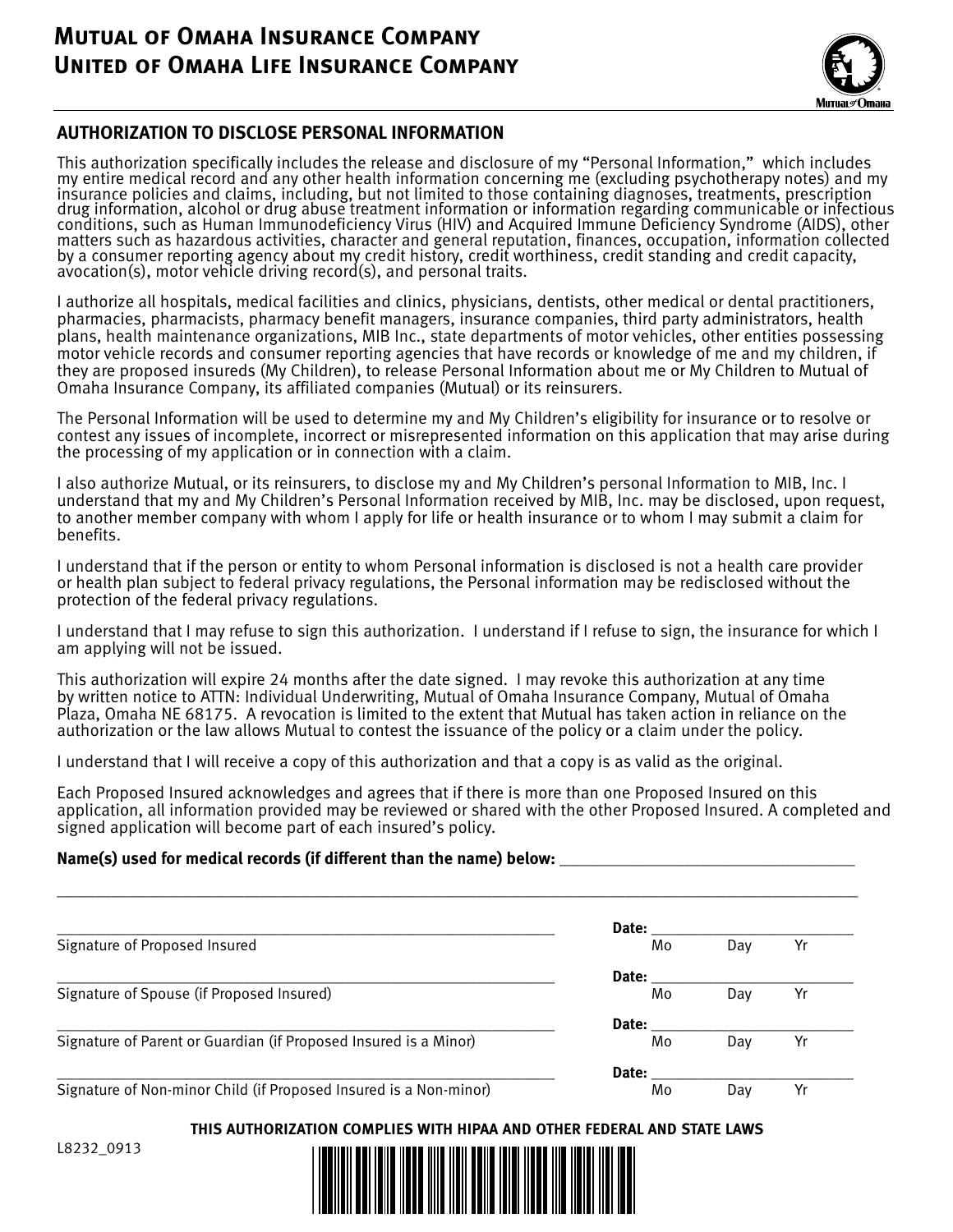# **Oregon Individual Health Insurance Policy Disclosure Statement**

Mutual of Omaha Insurance Company Mutual of Omaha Plaza Omaha, Nebraska 68175



| (Agent or insurance company representative)                  | (Address)                                             |
|--------------------------------------------------------------|-------------------------------------------------------|
| Completed this questionnaire on ______________               | for<br>(Date)                                         |
| (Applicant)                                                  | (Address)                                             |
| describing                                                   | (Policy name, form number)                            |
| an individual health insurance policy providing coverage for |                                                       |
|                                                              | (Insurance company or health care service contractor) |
|                                                              | (Address)                                             |

#### **NOTICE**

This disclosure statement answers questions consumers often ask about health insurance coverage and costs. It highlights some of the important issues that frequently affect consumers. It is intended for your use whether you are purchasing health insurance for the first time or whether you are replacing or adding to your existing coverage.

Are You Considering Replacing Your Current Coverage? Before you replace your current policy with another, you should review both policies in order to determine whether replacement is in your best interests. The new coverage may be different in important respects. You should be aware of these differences, whether they are temporary or permanent. If you obtained your current policy from another agent or a representative of another company, be sure to ask that agent or representative any questions you may have about that policy.

Are You Considering Adding to Your Current Coverage? Before you add new coverage to your current coverage, you should review both policies to ensure that you are not purchasing unnecessary coverage. If you obtained your current policy from another agent or a representative of another company, be sure to ask that agent or representative any questions you may have about that policy and the need for additional coverage.

Questions? Ask for Help. If you have any questions that are not answered by this disclosure statement, be sure to ask your agent or insurer representative.

Read Your Policy! If you purchase the offered policy, read it carefully as soon as you receive it. Because it is an individual policy, you will have an opportunity to send it back and obtain a premium refund.

Fill Out Your Application Carefully! Be sure to fill out all portions of your application completely and truthfully. If misstatements are made or information about your health are omitted from the application, the insurer may void the policy or deny your claims. If your age is misstated, the amounts payable on claims may be reduced.

We hope this disclosure statement will help you with your insurance purchase. However, please note that the statement is not intended to be a part of the policy and that only the language of the policy issued by the insurer is final and binding.

**I acknowledge receipt of this Individual Health Insurance Policy Disclosure Statement and an Outline of Coverage for the Policy applied for.**

\_\_\_\_\_\_\_\_\_\_\_\_\_\_\_\_\_\_\_\_\_\_\_\_\_\_\_\_\_\_\_\_\_\_\_\_\_\_\_\_\_\_\_\_\_\_\_\_\_\_\_\_\_\_\_\_\_\_\_ \_\_\_\_\_\_\_\_\_\_\_\_\_\_\_\_\_\_\_\_\_\_\_\_\_\_\_\_\_\_\_\_\_\_\_\_\_\_\_\_ (Applicant Signature) (Date)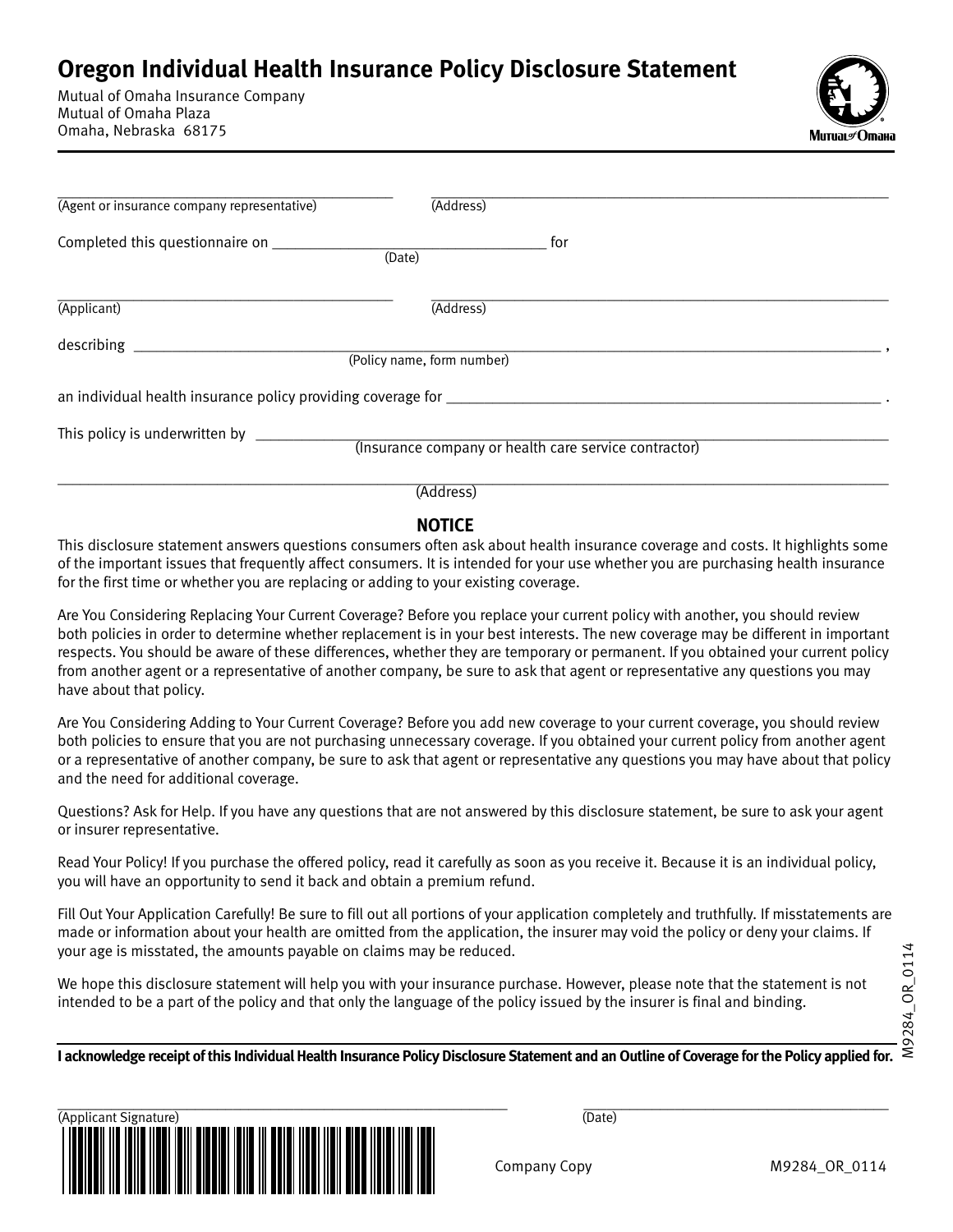#### **QUESTIONS AND ANSWERS**

#### **GENERALLY**

| 1. Does the insurer have a list of doctors or hospitals, or both, under contract that are considered "preferred" or<br>YES ____ (Proceed to next question) MO ____ (Proceed to question 5)<br>"participating"?                                                        |
|-----------------------------------------------------------------------------------------------------------------------------------------------------------------------------------------------------------------------------------------------------------------------|
| 2. May I use doctors or hospitals that are not on the list? YES ___ (Proceed to next question) NO __ (Proceed to question 5)                                                                                                                                          |
| 3. Will I save money by using the doctors or hospitals on the list instead of others? YES ____ NO ___                                                                                                                                                                 |
| 4. Will doctors and hospitals on the list accept benefits paid under the policy as full payment and not bill me for the balance<br>(other than for deductibles and co-payments)? YES ____ NO ___                                                                      |
| 5. (If the coverage offered is comprehensive major medical) Pregnancy Benefits:                                                                                                                                                                                       |
| (a) What are the policy's benefits and limitations with respect to pregnancy?<br>(Include such applicable limitations as waiting periods and preexisting conditions periods)                                                                                          |
| (b) Will the offered policy cover a pregnancy without complications if the pregnancy is in existence at the time of the policy's<br>issuance? YES ___ NO ___<br>Are You Replacing Coverage?                                                                           |
| 6. If I replace my current policy with another and there is no lapse or gap in coverage, will my enrollment under the old policy<br>count toward meeting any waiting periods under the new policy, such as for preexisting condition limitations?                     |
| 7. Will expenses I incurred under my current policy during the current policy year be credited to the new policy's deductibles?                                                                                                                                       |
| 8. If I have a health condition existing when the offered policy is issued, will that condition be covered as of the date of<br>issuance?<br>YES _______ NO ____ If not, when will it be covered? ___________________________                                         |
| 9. Does the policy contain any dollar limitations on specific benefits?<br>YES NO<br>Any limits on specific benefits, such as hospitalization? YES ___<br>$NO$ <sub>---</sub>                                                                                         |
| IF "YES" to either question, please explain:                                                                                                                                                                                                                          |
| Are You Adding Coverage to Your Current Policy?                                                                                                                                                                                                                       |
| M9284_OR_0114<br>10. If coverage under the new policy duplicates coverage under my current policy, will the new policy pay if my current policy<br>also pays? (NOTE: You should ask the agent or company representative who sold you your current policy whether your |

current policy will pay if the new policy pays.)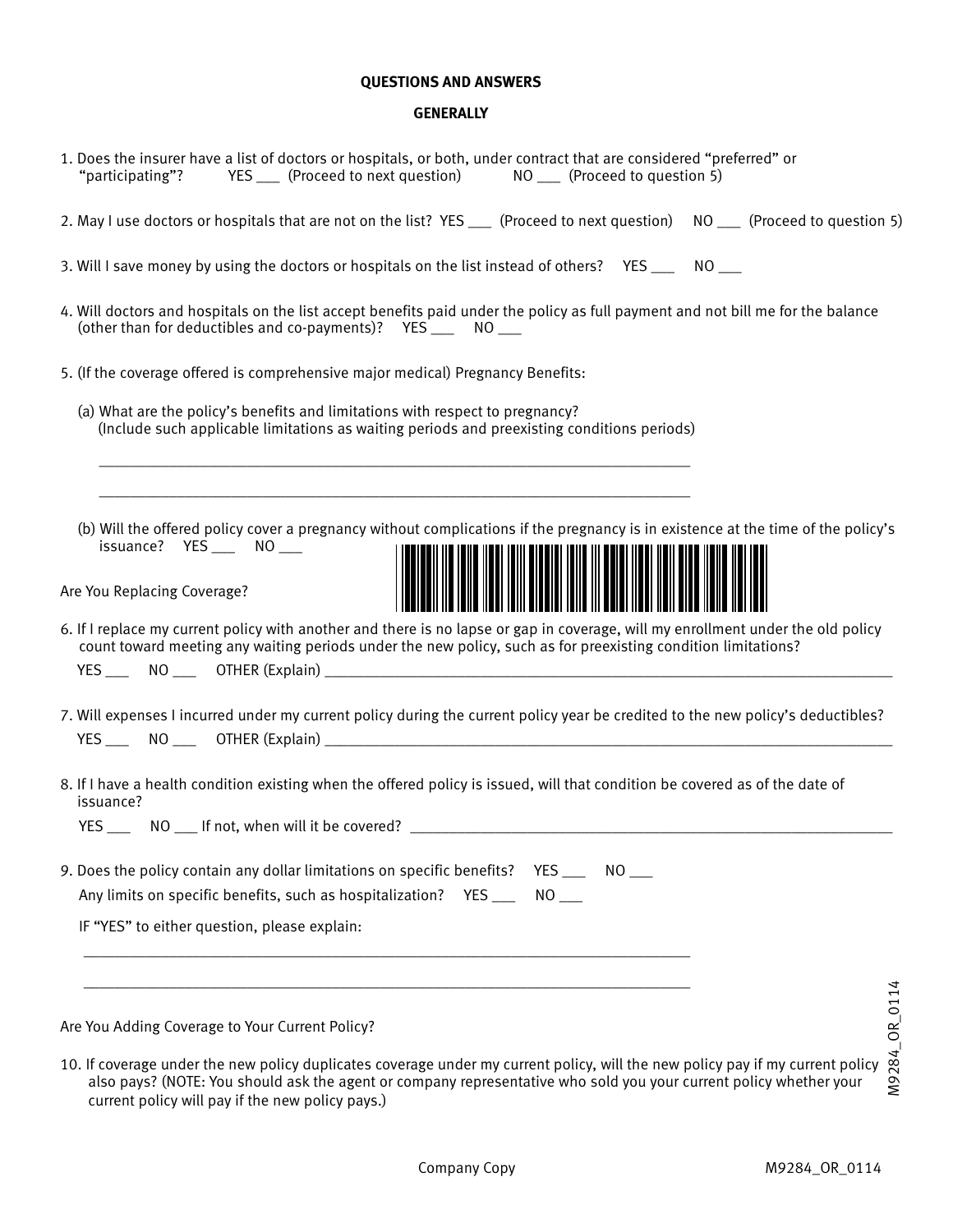# **IMPORTANT DOCUMENTS**

# **LEAVE THE FOLLOWING REMAINING PAGES WITH CLIENT(S)**

As part of the application process, the applicant has signed multiple forms. Applicant copies of these forms and notifications on the following pages are to be left with applicant(s).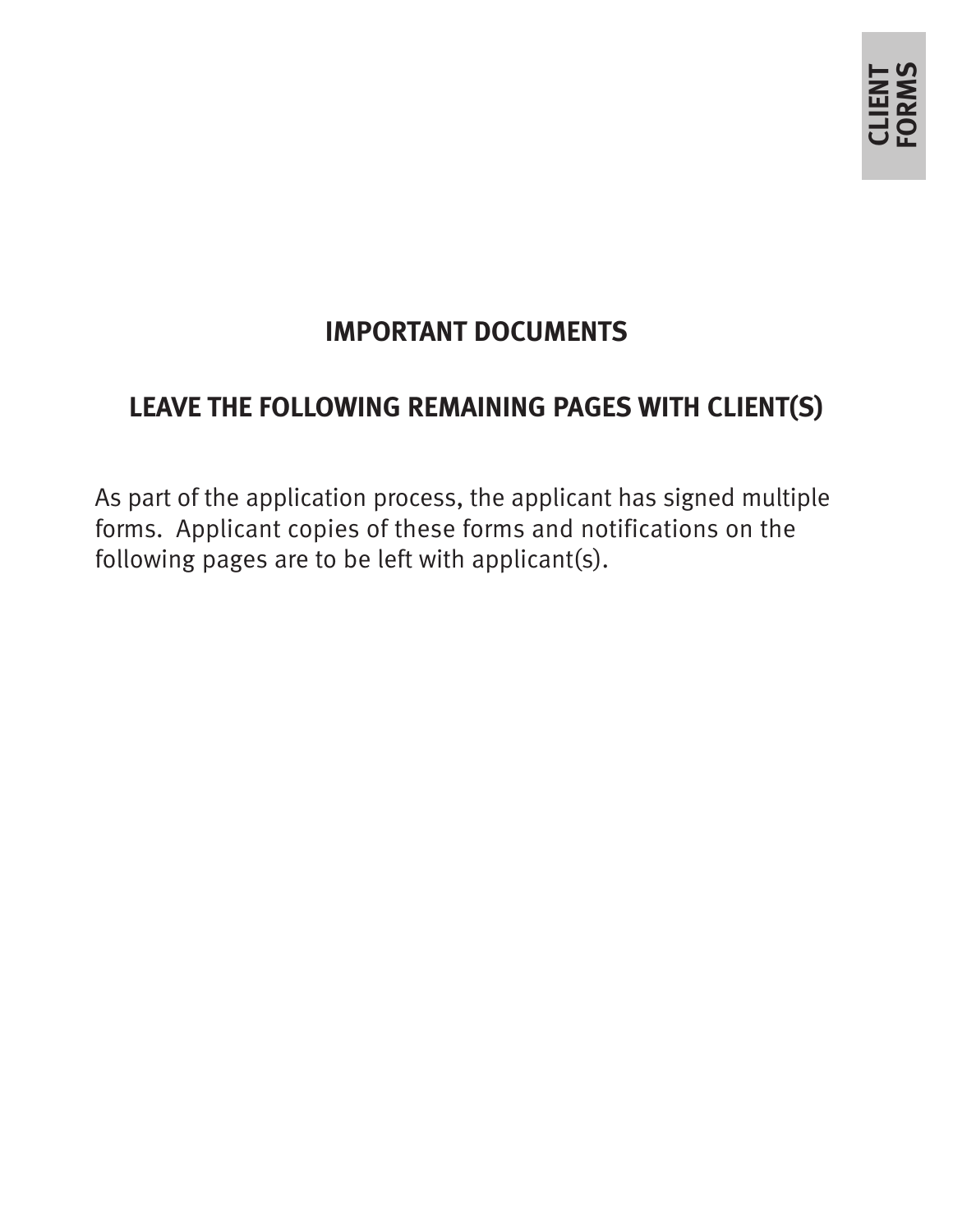#### **Mutual of Omaha Insurance Company – Notice of Information Practices**

In the course of properly underwriting and administering your insurance coverage, we will rely heavily on information provided by you. We may also collect information from others, such as medical professionals who have treated you, hospitals, other insurance companies, and consumer reporting agencies.

In certain circumstances, and in compliance with applicable law, we or our reinsurers may also release your personal or privileged information in our/their files, to third parties without your authorization. Upon request, you have the right to be told about and to see a copy of items of personal information about you which appear in our files, including information contained in investigative consumer reports. You also have the right to seek correction of personal information you believe to be inaccurate.

In compliance with applicable law, we or our reinsurers may also release information in our/their files, including information in an application, to other insurance companies to which you apply for life or health insurance or to which a claim is submitted.

So that there will be no question that the insurance benefits will be payable at the time a claim is made, we urge you to review your application carefully to be sure the answers are correct and complete.

#### **THE ABOVE IS A GENERAL DESCRIPTION OF OUR INFORMATION PRACTICES. IF YOU WOULD LIKE TO RECEIVE A MORE DETAILED EXPLANATION OF THESE PRACTICES, PLEASE SEND YOUR REQUEST TO: MUTUAL OF OMAHA INSURANCE COMPANY, DIRECTOR OF INDIVIDUAL UNDERWRITING, MUTUAL OF OMAHA PLAZA, OMAHA, NE 68175.**

M26977

#### **MIB, Inc. Pre-Notice**

Information regarding your insurability will be treated as confidential. Mutual of Omaha Insurance Company or its reinsurers may make a brief report to MIB, Inc., a nonprofit membership organization of insurance companies which operates an information exchange for its members. If you apply to another MIB, Inc. member company for life or health insurance coverage, or a claim for benefits is submitted to such a company, MIB, Inc. upon request, will supply the information in its file to that company.

Upon receipt of a request from you, MIB, Inc. will arrange disclosure of any information it may have in your file. Please contact MIB, Inc. at 866-692-6901. If you question the accuracy of the information in MIB, Inc.'s file, you may contact MIB, Inc. and seek a correction in accordance with the procedures set forth in the federal Fair Credit Reporting Act. The address of MIB, Inc.'s information office is: 50 Braintree Hill Park, Suite 400, Braintree, MA 02184-8734.

In compliance with applicable law, Mutual of Omaha Insurance Company, or its reinsurers, may also release information in its file, including information given in your application, to other insurance companies to which you apply for life or health insurance or to which a claim is submitted. **Information for consumers about MIB, Inc. may be obtained on its website at www.mib.com.**

M26978\_0809

#### **GIVE THESE NOTICES TO THE APPLICANT**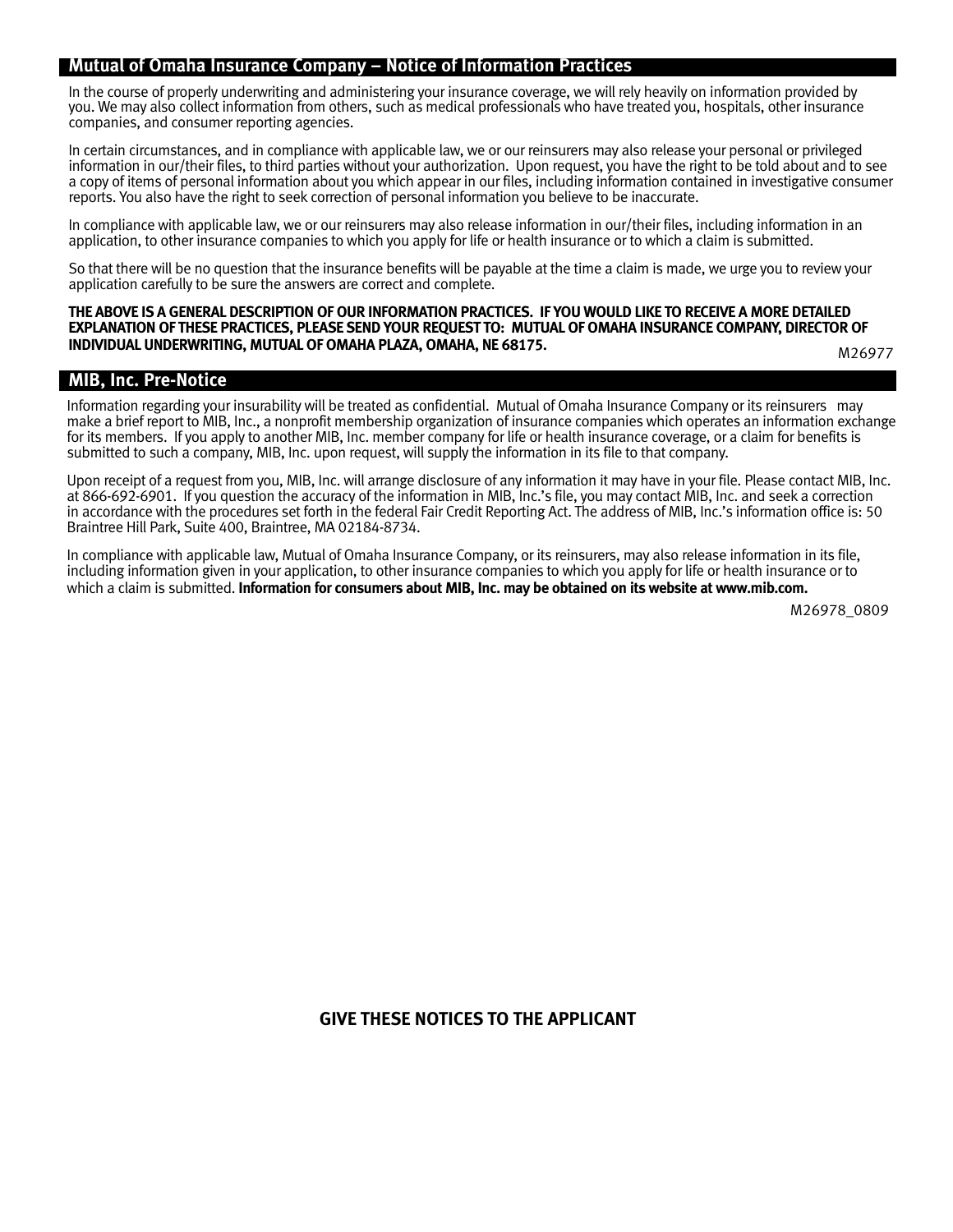### Important Notice to Persons on Medicare This Is Not Medicare Supplement Insurance

Some health care services paid for by Medicare may also trigger the payment of benefits under this policy.

This insurance provides limited benefits, if you meet the policy conditions, for one of the specific diseases or health conditions named in the policy. It does not pay your Medicare deductibles or coinsurance and is not a substitute for Medicare Supplement insurance.

Medicare generally pays for most or all of these expenses.

Medicare pays extensive benefits for medically necessary services regardless of the reason you need them. These include:

- hospitalization
- physician services
- hospice
- other approved items and services

This policy must pay benefits without regard to other health benefit coverage to which you may be entitled under Medicare or other insurance.

### Before You Buy This Insurance

 $\checkmark$  Check the coverage in all health insurance policies you already have.

 $\checkmark$  For more information about Medicare and Medicare Supplement insurance, review the Guide to Health Insurance for People with Medicare, available from the insurance company.

 $\boldsymbol{3}$  For help in understanding your health insurance, contact your state insurance department or state senior insurance counseling program.

M20180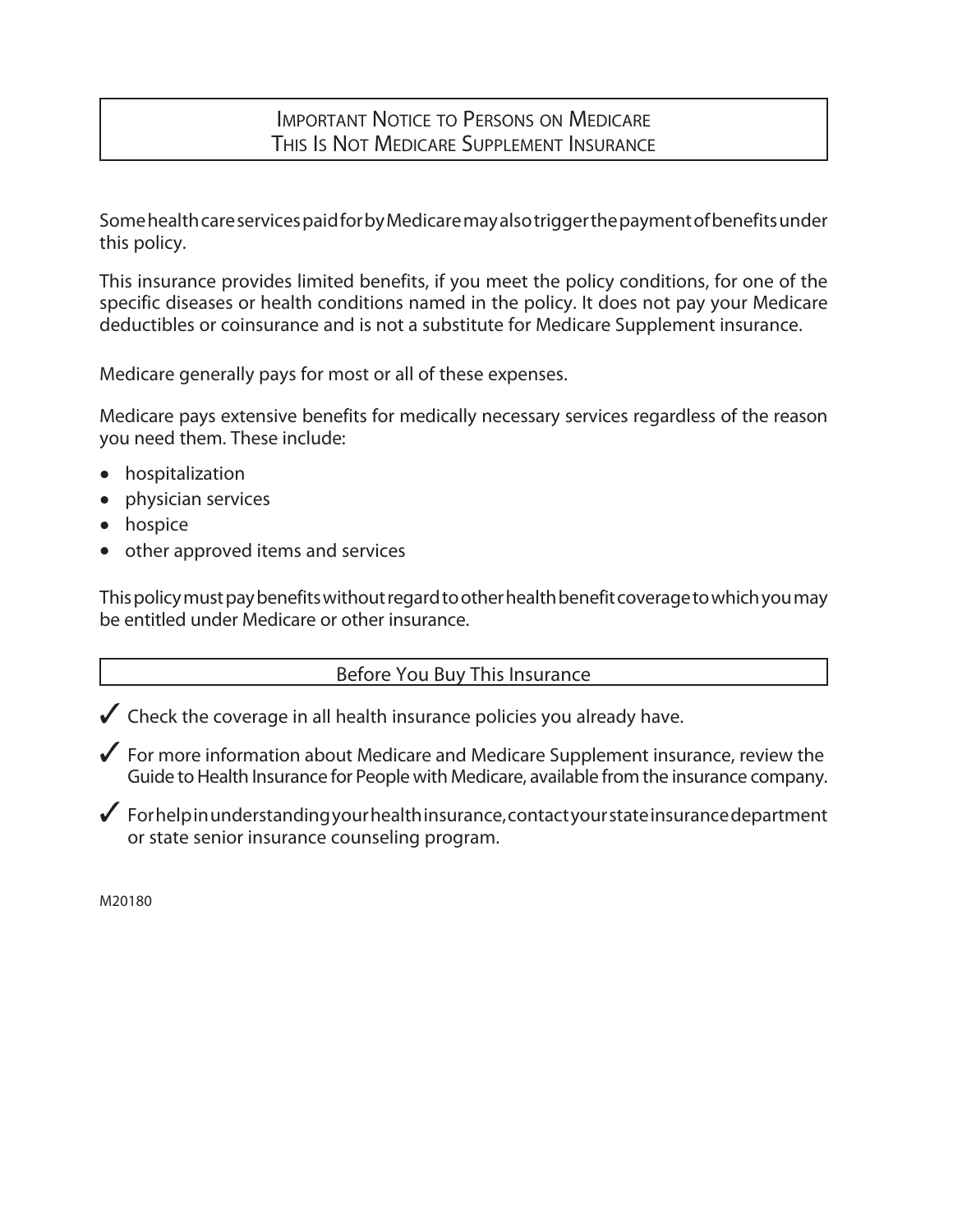# **Oregon Individual Health Insurance Policy Disclosure Statement**

Mutual of Omaha Insurance Company Mutual of Omaha Plaza Omaha, Nebraska 68175



| (Agent or insurance company representative)                                       | (Address)                                             |
|-----------------------------------------------------------------------------------|-------------------------------------------------------|
|                                                                                   | for<br>(Date)                                         |
| (Applicant)                                                                       | (Address)                                             |
| describing                                                                        | (Policy name, form number)                            |
| an individual health insurance policy providing coverage for ____________________ |                                                       |
|                                                                                   | (Insurance company or health care service contractor) |
|                                                                                   | (Address)                                             |

**NOTICE** 

This disclosure statement answers questions consumers often ask about health insurance coverage and costs. It highlights some of the important issues that frequently affect consumers. It is intended for your use whether you are purchasing health insurance for the first time or whether you are replacing or adding to your existing coverage.

Are You Considering Replacing Your Current Coverage? Before you replace your current policy with another, you should review both policies in order to determine whether replacement is in your best interests. The new coverage may be different in important respects. You should be aware of these differences, whether they are temporary or permanent. If you obtained your current policy from another agent or a representative of another company, be sure to ask that agent or representative any questions you may have about that policy.

Are You Considering Adding to Your Current Coverage? Before you add new coverage to your current coverage, you should review both policies to ensure that you are not purchasing unnecessary coverage. If you obtained your current policy from another agent or a representative of another company, be sure to ask that agent or representative any questions you may have about that policy and the need for additional coverage.

Questions? Ask for Help. If you have any questions that are not answered by this disclosure statement, be sure to ask your agent or insurer representative.

Read Your Policy! If you purchase the offered policy, read it carefully as soon as you receive it. Because it is an individual policy, you will have an opportunity to send it back and obtain a premium refund.

Fill Out Your Application Carefully! Be sure to fill out all portions of your application completely and truthfully. If misstatements are made or information about your health are omitted from the application, the insurer may void the policy or deny your claims. If your age is misstated, the amounts payable on claims may be reduced.

We hope this disclosure statement will help you with your insurance purchase. However, please note that the statement is not intended to be a part of the policy and that only the language of the policy issued by the insurer is final and binding.

**I acknowledge receipt of this Individual Health Insurance Policy Disclosure Statement and an Outline of Coverage for the Policy applied for.**

\_\_\_\_\_\_\_\_\_\_\_\_\_\_\_\_\_\_\_\_\_\_\_\_\_\_\_\_\_\_\_\_\_\_\_\_\_\_\_\_\_\_\_\_\_\_\_\_\_\_\_\_\_\_\_\_\_\_\_ \_\_\_\_\_\_\_\_\_\_\_\_\_\_\_\_\_\_\_\_\_\_\_\_\_\_\_\_\_\_\_\_\_\_\_\_\_\_\_\_ (Applicant Signature) (Date)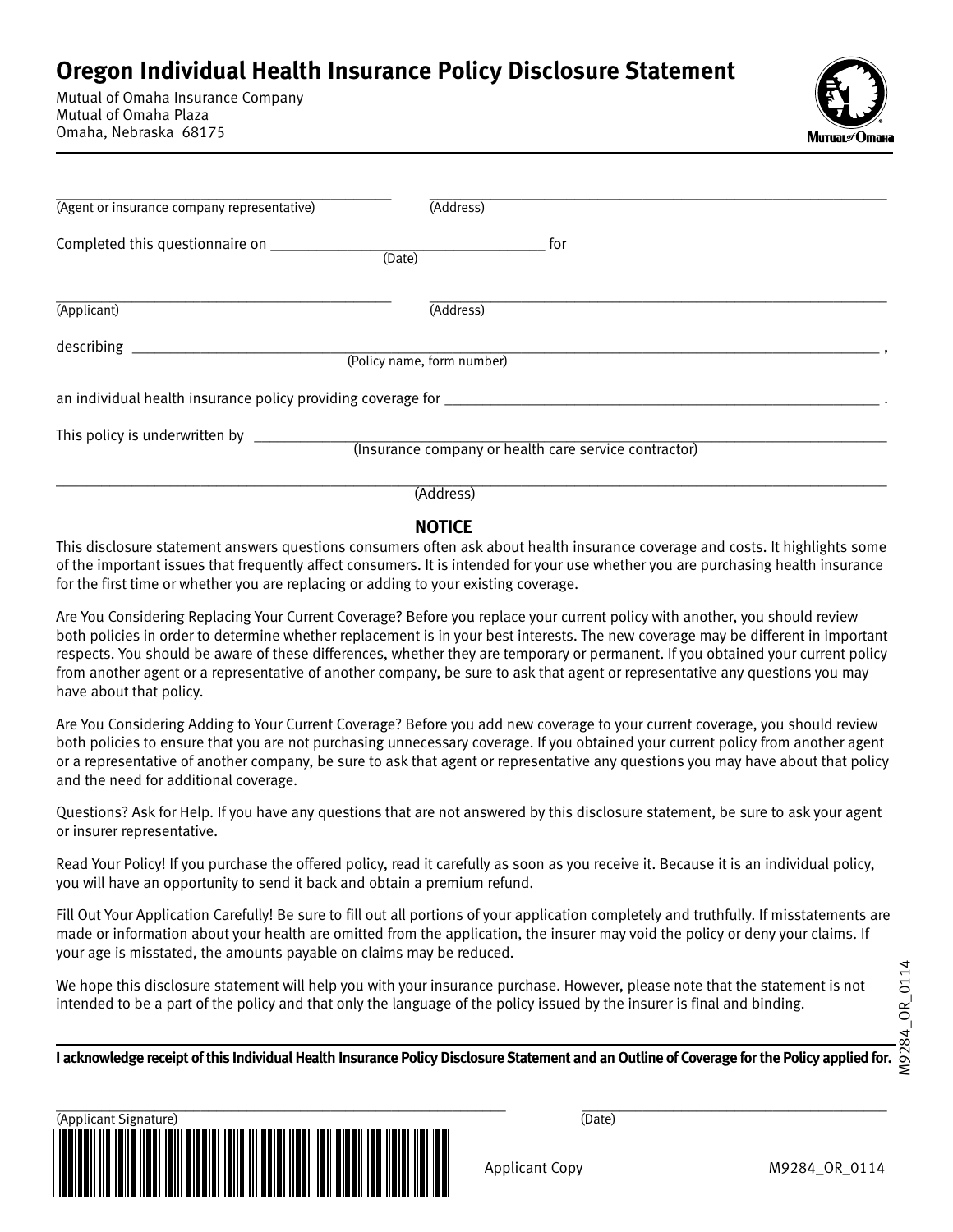#### **QUESTIONS AND ANSWERS**

#### **GENERALLY**

| 1. Does the insurer have a list of doctors or hospitals, or both, under contract that are considered "preferred" or<br>"participating"?  YES __ (Proceed to next question)  NO __ (Proceed to question 5)                                         |
|---------------------------------------------------------------------------------------------------------------------------------------------------------------------------------------------------------------------------------------------------|
| 2. May I use doctors or hospitals that are not on the list? YES ___ (Proceed to next question) NO ___ (Proceed to question 5)                                                                                                                     |
| 3. Will I save money by using the doctors or hospitals on the list instead of others? YES _____ NO ___                                                                                                                                            |
| 4. Will doctors and hospitals on the list accept benefits paid under the policy as full payment and not bill me for the balance<br>(other than for deductibles and co-payments)? YES ___ NO __                                                    |
| 5. (If the coverage offered is comprehensive major medical) Pregnancy Benefits:                                                                                                                                                                   |
| (a) What are the policy's benefits and limitations with respect to pregnancy?<br>(Include such applicable limitations as waiting periods and preexisting conditions periods)                                                                      |
|                                                                                                                                                                                                                                                   |
| (b) Will the offered policy cover a pregnancy without complications if the pregnancy is in existence at the time of the policy's<br>issuance? YES ___ NO ___<br>Are You Replacing Coverage?                                                       |
| 6. If I replace my current policy with another and there is no lapse or gap in coverage, will my enrollment under the old policy<br>count toward meeting any waiting periods under the new policy, such as for preexisting condition limitations? |
| 7. Will expenses I incurred under my current policy during the current policy year be credited to the new policy's deductibles?                                                                                                                   |
|                                                                                                                                                                                                                                                   |
| 8. If I have a health condition existing when the offered policy is issued, will that condition be covered as of the date of<br>issuance?                                                                                                         |
|                                                                                                                                                                                                                                                   |
| 9. Does the policy contain any dollar limitations on specific benefits? YES _____ NO ___<br>Any limits on specific benefits, such as hospitalization? YES ___<br>$NO$ <sub>___</sub>                                                              |
| IF "YES" to either question, please explain:                                                                                                                                                                                                      |
| OR_0114                                                                                                                                                                                                                                           |
| Are You Adding Coverage to Your Current Policy?                                                                                                                                                                                                   |

10. If coverage under the new policy duplicates coverage under my current policy, will the new policy pay if my current policy also pays? (NOTE: You should ask the agent or company representative who sold you your current policy whether your current policy will pay if the new policy pays.)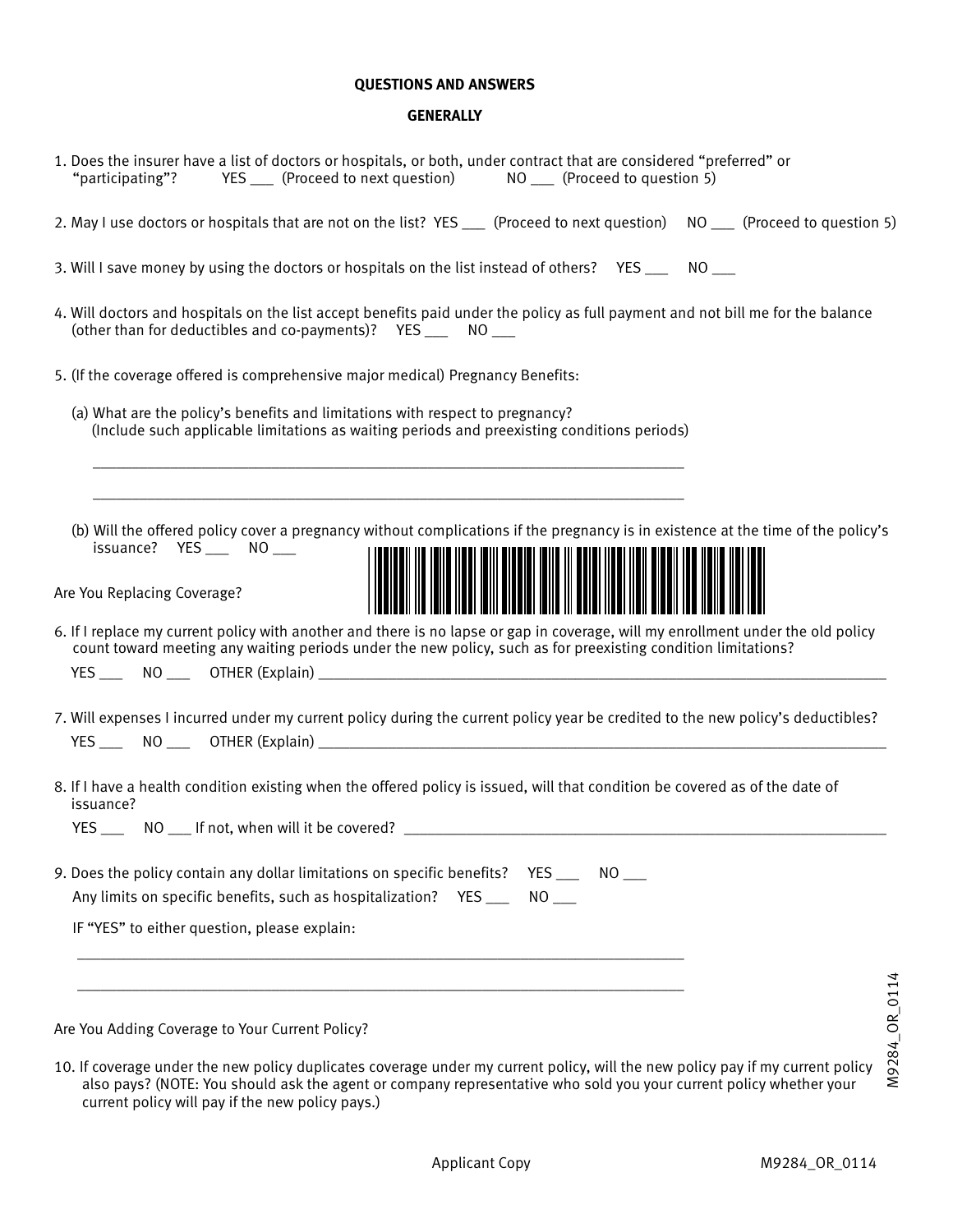#### **MUTUAL OF OMAHA INSURANCE COMPANY MUTUAL OF OMAHA PLAZA OMAHA, NEBRASKA 68175 (402) 342-7600**

#### **LUMP SUM CANCER INSURANCE COVERAGE**

#### THIS IS NOT A MEDICARE SUPPLEMENT POLICY.

If you are eligible for Medicare, review the Choosing a Medigap Policy: A Guide to Health Insurance for People with Medicare available from us.

#### **THE POLICY PROVIDES LIMITED BENEFITS BENEFITS PROVIDED ARE SUPPLEMENTAL AND ARE NOT INTENDED TO COVER ALL MEDICAL EXPENSES**

#### **OUTLINE OF COVERAGE FOR POLICY CP1**

**Read Your Policy Carefully** – This outline of coverage provides a very brief description of the important features of your policy. This is not the insurance contract and only the actual policy provisions will control. The policy itself sets forth in detail the rights and obligations of both you and your insurance company. It is, therefore, important that you READ YOUR POLICY CAREFULLY!

**Cancer Insurance Coverage** – Policies of this category are designed to provide benefits ONLY when certain losses occur as a result of specified diseases. Coverage is NOT provided for other diseases or accidents.

**BENEFITS** – If a physician diagnoses an insured person with cancer while this policy is in force, we will pay 100% of the lump sum benefit shown on the policy schedule. Once we have paid 100% of the lump sum benefit for the primary insured, this policy will end, unless lump sum benefits continue under an attached rider.

**COVERED CONDITION LIMITATION** – The policy pays benefits only for loss resulting from cancer. It does NOT cover any other type of sickness or injury, unless such other coverage has been added by rider.

**EXCLUSIONS** – We will not pay benefits for loss that occurs while this policy is not in force.

**PRE-EXISTING CONDITION LIMITATION** – The policy contains a pre-existing condition limitation if such limitation is shown as applicable on the policy schedule. If applicable, the following applies.

We will not pay benefits for loss resulting from a pre-existing condition, unless such loss occurs 12 months or more after the policy effective date.

A pre-existing condition is a condition:

- (a) for which medical advice, diagnosis, care, or treatment was recommended by or received from a physician within 12 months prior to the policy effective date; or
- (b) which manifested itself within 12 months prior to the policy effective date in a manner that would have caused a reasonably prudent person to seek diagnosis, care or treatment by a physician.

**30-DAY PROBATIONARY PERIOD** – The policy has a 30-day probationary period for cancer. Subject to the Pre-Existing Condition Limitation provision requirements, in order to be covered, cancer must be:

- (a) diagnosed while this policy is in force; and
- (b) diagnosed at least 30 days after the policy effective date or at least 30 days after any policy reinstatement date.

If an insured person is diagnosed with cancer during the policy probationary period, we will not pay benefits for that insured person. Coverage for that insured person will end as of the policy effective date. We will refund any unearned premium for that insured person.

**GUARANTEED RENEWABLE UNTIL LUMP SUM BENEFIT PAID OR END OF TERM PERIOD –** The policy is guaranteed renewable until we pay 100% of the primary insured's lump sum benefit, or until the term period shown on the policy schedule ends, whichever occurs first. Unless a material misrepresentation was made on your application, we cannot cancel your policy before that time as long as you pay the required premium before the end of each grace period.

**PREMIUMS CAN CHANGE** – We will not increase your policy's premium due to any change in your age or health or our payment of benefits to you. However, we can change premiums if we make the same change to all policies of this form issued to persons of the same class. We will give you at least 60 days advance written notice prior to any such premium change. Your premium can also change if you elect to increase or decrease your benefits after the policy effective date.